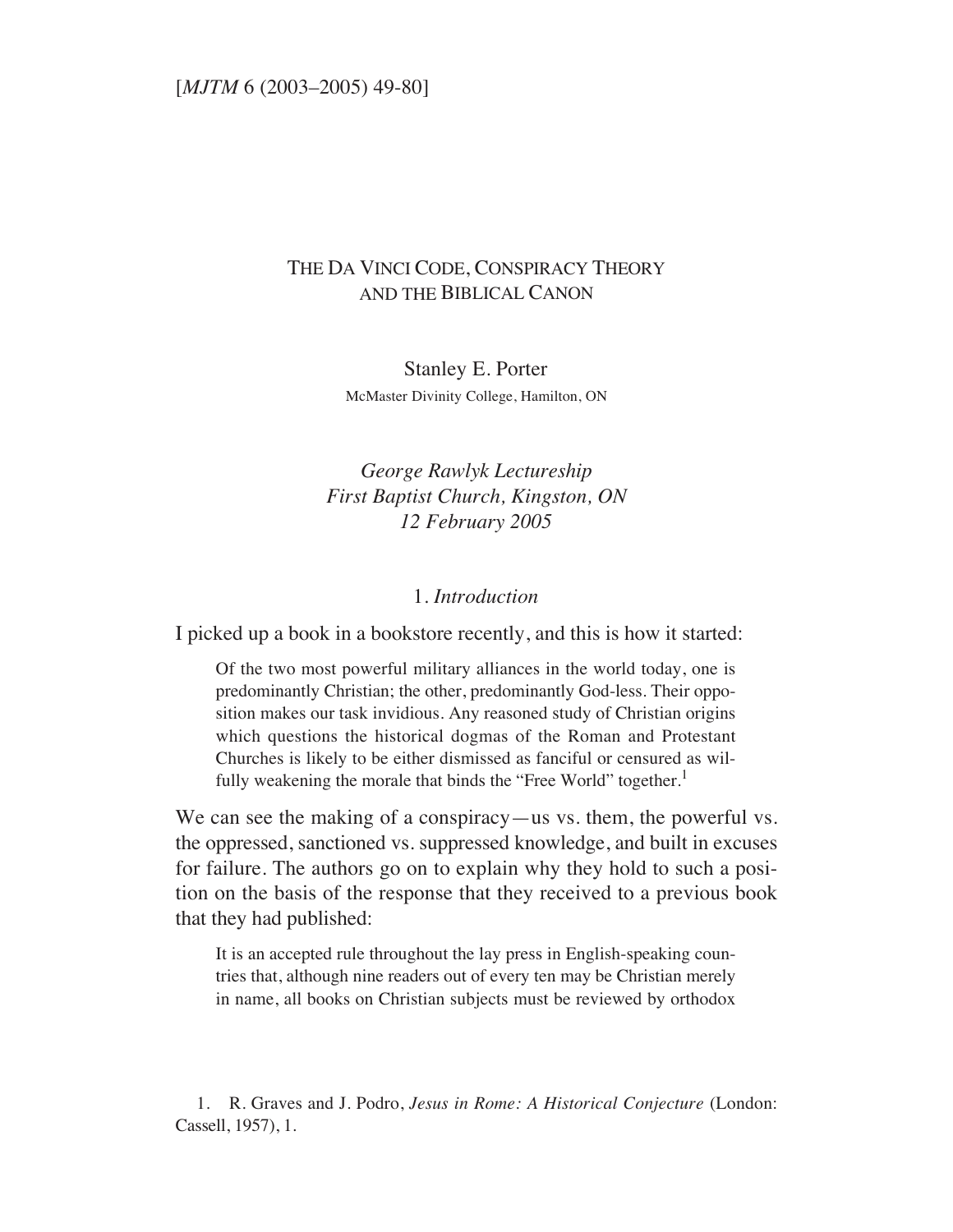critics; the believing minority being so well organized that any offence offered them may cause a serious loss of circulation.<sup>2</sup>

More opposition from "them," including disenfranchisement from power, ganging up in subtle and not so subtle ways, and the spectre of "big money" driving decisions. They continue:

Though our coherent, if unorthodox, theory of Gospel origins has been loosely described by professional theologians as based on a complex of historical errors, nobody has yet succeeded in isolating and identifying any of these; and until someone does, and offers an even more coherent theory, we are entitled to refer readers of this Epilogue to the book itself for points argued there in detail.<sup>3</sup>

More grist for the conspiratorial mill—seeing what others, even professionals, cannot. They substitute assertion for proof. They reject the findings of professionals, simply because they are, well, professionals and part of the problem. They believe that failing to disprove is the same as providing proof.

These passages are quoted from Robert Graves and Joshua Podro's *Jesus in Rome: A Historical Conjecture*, published in 1957. The authors contend that Jesus, after he was crucified, was not resurrected, but that he survived the crucifixion and ended up making his way to Rome. Where did I find such an arcane and potentially explosive piece of important and yet no doubt "suppressed" historical research? In the labyrinthine bowels of a distant monastery shrouded in a fog conspiring to keep out the uninformed? Was it put there by those who were protecting the precarious truth, so that it did not fall into unworthy hands, until such times as it could emerge and revolutionize our understanding? No, I found it in plain sight in an excellent second-hand bookstore in downtown London, England, one block away from the British Museum, on a shelf reserved for first editions, and I purchased it for £9. I was not followed from the bookshop by anyone more sinister than my wife, as we made our way through the streets of London.

Why is it that this unexploded timebomb of enlightening truth and knowledge has not shaken the foundations of our world, including the Free World that the authors see as jeopardized by these explosive ideas? After all, this book was co-authored by a well-known scholar and literary figure, Robert Graves. Graves, for those who aren't aware, first

- 2. Graves and Podro, *Jesus in Rome*, 1-2.
- 3. Graves and Podro, *Jesus in Rome*, 2.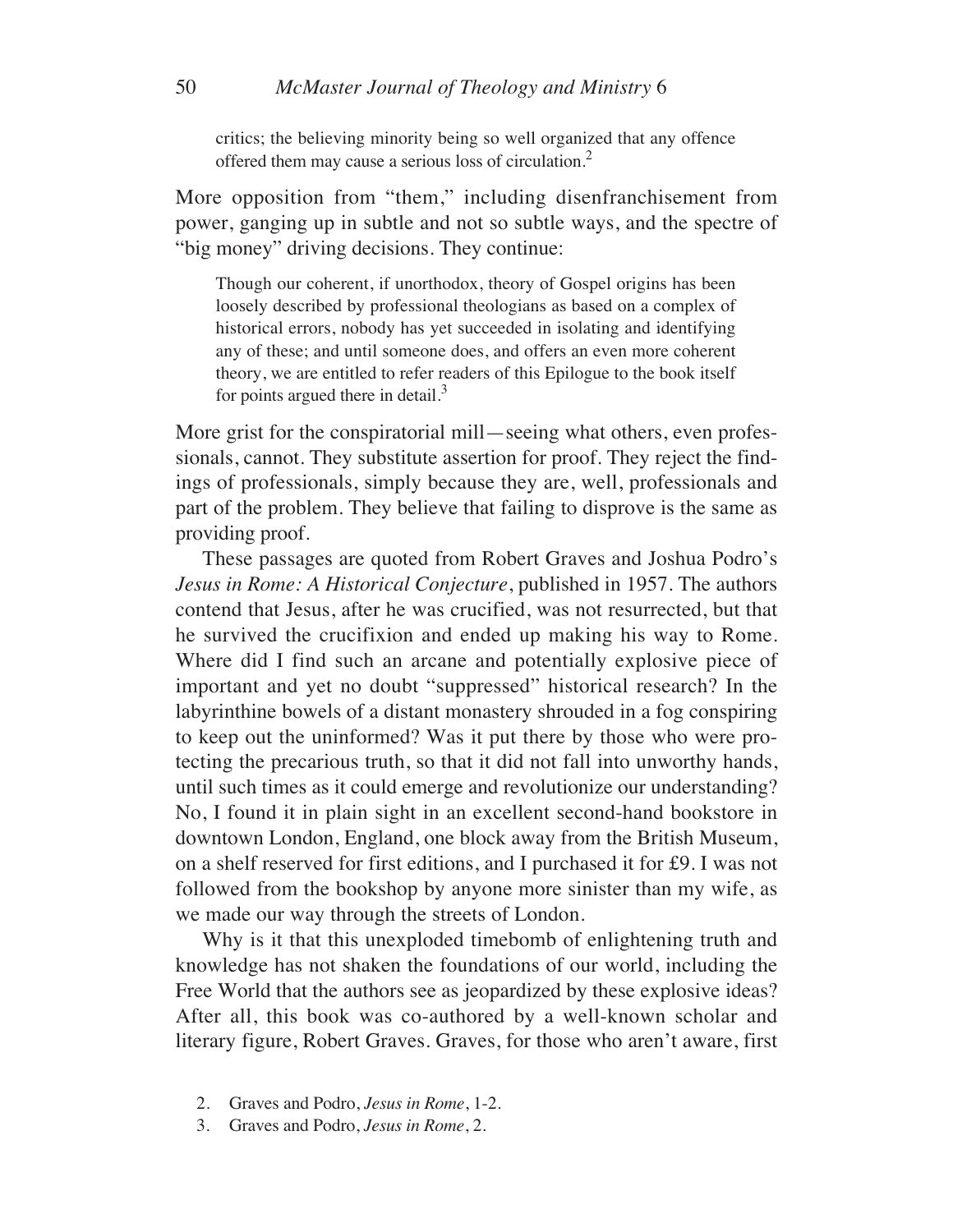became known as a war poet of the first world war, and went on to write numerous books. These included *I, Claudius*, made into a noteworthy if not memorable movie, other novels historical and otherwise, poetry, and various critical and historical works, including the two volume *The Greek Myths* published in the Penguin series.<sup>4</sup> If anyone had a chance to expose the truth to the air of acceptance, it was Robert Graves—author of over 120 books. Why did this not happen? The simple reason is that he was wrong and no reputable scholarship has found reason to accept his theory of Jesus' travelling to Rome. There was no conspiracy of silence. Many other scholars have posited numerous theories about the crucifixion and resurrection, and other elements of Christianity. These are widely discussed and debated.

More to the point of this lecture is this fact—the world seems to love a conspiracy. Who really killed JFK? How did Marily Monroe die? What really happened to Pope John Paul I? We love conspiracies even more when they involve politics, noteworthy people or such major institutions as Christianity. After all, rather than holding them up on pedestals, or even recognizing that they have very human faults or shortcomings, isn't it far more exciting to think that there is some sinister plot that lurks behind what we don't know or, perhaps, don't want to accept? In the climate of the openness of discussion in scholarly circles, it is interesting to me to note that so many people have latched on to *The Da Vinci Code: A Novel*, by Dan Brown,<sup>5</sup> as a vehicle for expressing their "deep-seated"—though, as we shall see, poorly-grounded—doubts.

In this lecture, I will do essentially two things. The first is that I will say a few things about Brown's novel. Then I will spend the majority of my time examining fundamental issues that he and others raise regarding the origins of Christianity. At the end, I will bring you up to date on the latest discovery of the Holy Grail that took place just this last century. You perhaps have not heard of this discovery—resist the urge to let your conspiratorial imagination run wild. If you had been attentive (and not depending on Dan Brown for your guidance), you could have read about it in any number of publications, just as I did.

<sup>4.</sup> R. Graves, *The Greek Myths* (Harmondsworth: Penguin, rev. edn, 1960).

<sup>5.</sup> (New York: Doubleday, 2003); illustrated edition (New York: Doubleday, 2004).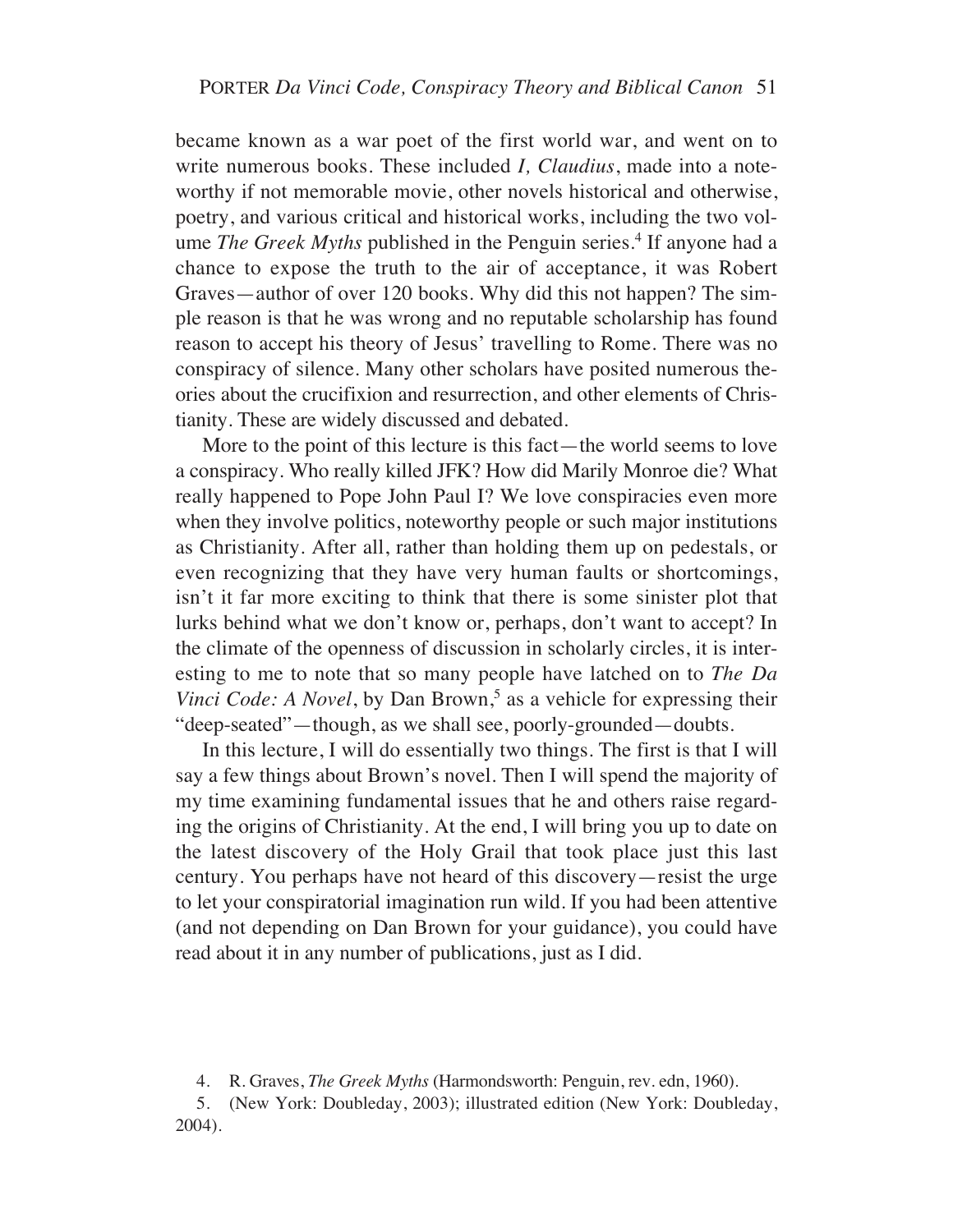### 2. *Claims of The Da Vinci Code*

Let me be honest about *The Da Vinci Code*. Quite frankly, I don't know why this novel has had the response that it has. The response is clearly not on the basis of its quality as a novel. The novel is blandly written, has very poor character development, and, though the plot has potential, has serious chronological problems. For instance, how does so much happen in so little time? Then there is the rather pedestrian and patronizing lecture by Leigh Teabing. Let me remind you of what happens. Our hero and heroine, Robert Langdon and Sophie Neveu, on the run from the French police (who apparently are more like the Keystone cops than anything else), visit the mansion of the pseudo-scholar Sir Leigh Teabing. In the midst of their flight, Teabing decides to launch into a lecture on the origins of Christianity, which, with other conversation on the topic, amounts to nearly  $10\%$  of the length of the novel.<sup>6</sup> Now, at least if the lecture were factually accurate, there perhaps might be some justification for it. The fact that much of what he says is completely wrong simply perplexes me more.

#### a. *Fact or Fiction?*

The problem seems to stem from p. 1 of the novel. Here is the twist that you may or may not have noticed. On p. 1 of the novel the author, Dan Brown, lists what he calls a "fact." It is actually a series of what he pretends to call facts concerning the so-called Priory of Sion, in which he installs a number of famous people, including Sir Isaac Newton, Botticelli, Victor Hugo and Leonardo da Vinci; Opus Dei, which he calls into question by claiming that they have "been the topic of recent controversy"; and then a catch-all statement—"All descriptions of artwork, architecture, documents, and secret rituals in this novel are accurate." The statement is pretty vague, perhaps intentionally so, but the intention is clear. We are to trust him and accept what he says as the factual truth, though it is presented in novel form.

#### b. *Some Easy Tests*

One way to easily test Brown is to examine something that is clearly establishable, and see if he is right. If he can get the obvious stuff right, perhaps he can be trusted on the other, more difficult, matters.

6. The novel is 454 pp. and the speech from Teabing is roughly 40 pp., not counting other episodes of extended discussion throughout.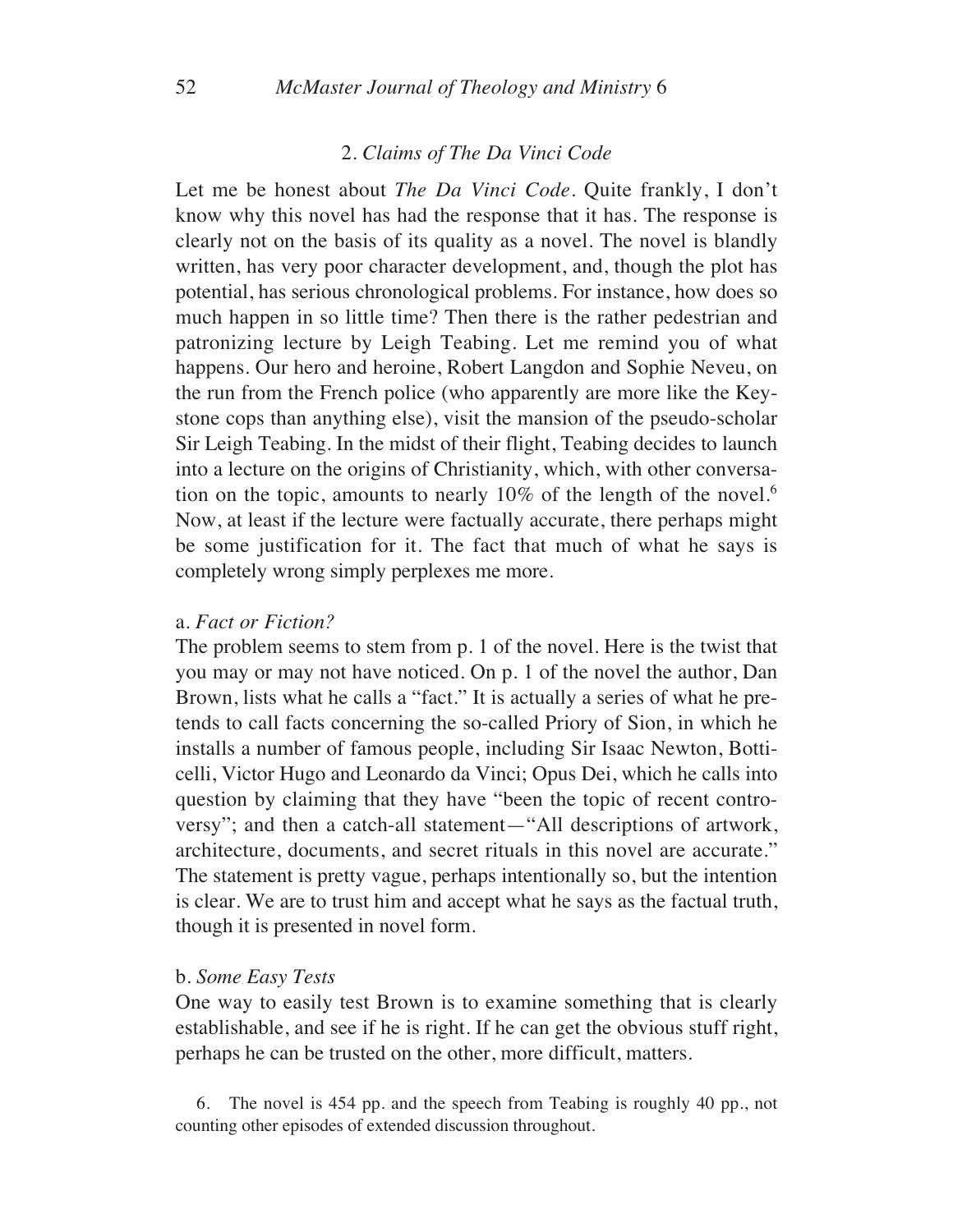1. *YHWH*. On p. 309, he has Robert Langdon, his entirely fictitious Professor of Religious Symbology at Harvard University, say, in the midst of one of his tedious, overdone and (to anticipate my conclusion!) misguided and wrong discussions about the sacred feminine in the ancient world, "The Jewish tetragrammaton YHWH—the sacred name of God—in fact derived from Jehovah, an androgynous physical union between the masculine *Jah* and the pre-Hebraic name of Eve, *Havah*." Not only does Brown wish to depict Christianity—in particular and especially Catholicism—as suspect with regard to its origins and continual hiding of the truth, now he wishes to impugn Judaism as well. It is unbelievable to think that someone could be tenured at Harvard spewing such drivel as this.<sup>7</sup> In fact, the opposite is how we arrived at YHWH. Jehovah is derived from pronouncing YHWH (without its original vowels, as in Yaheweh) with the vowels from the word Adonai, and hence Yehovah.<sup>8</sup> The tetragrammaton or four-letter name dates from the Torah. Jehovah dates no earlier than the thirteenth century and was not common until the sixteenth century,<sup>9</sup> and was not the result of linking the masculine Jah and the name for Eve. So, the etymology is wrong and Brown's androgyny is not to be found.

2. *Sex in the Temple*. On the same page, Brown also says that early Judaism involved "ritualistic sex" in the temple, since "Early Jews believed that the Holy of Holies in Solomon's Temple housed not only God but also His powerful female equal, Shekinah" (p. 309). That's all very interesting, except that the term Shekinah or its equivalent is not used in the Old Testament or the New Testament, but was a term used in the Targums and by rabbinic writers after the time of the New Testament, and what dwells in the temple is not God's mate but God himself.<sup>10</sup> So far Brown is not doing very well. Let's give him a last chance.

7. A check of the web-site reveals that Harvard University does not appear to have a Professor of Symbology—another fact gone awry.

8. See E. Kautzsch, *Gesenius' Hebrew Grammar* (ed. A.E. Cowley; Oxford: Clarendon, 2nd edn, 1980), 300; thanks to my colleague, Dr. Mark Boda, for this reference.

9. See C.E. Olson and S. Miesel, *The Da Vinci Hoax: Exposing the Errors in The Da Vinci Code* (San Francisco: Ignatius, 2004), 291-92.

10. D. Cleaver-Bartholomew, "Shekinah," in D.N. Freedman (ed.), *Eerdmans Dictionary of the Bible* (Grand Rapids: Eerdmans, 2000), 1203-1204.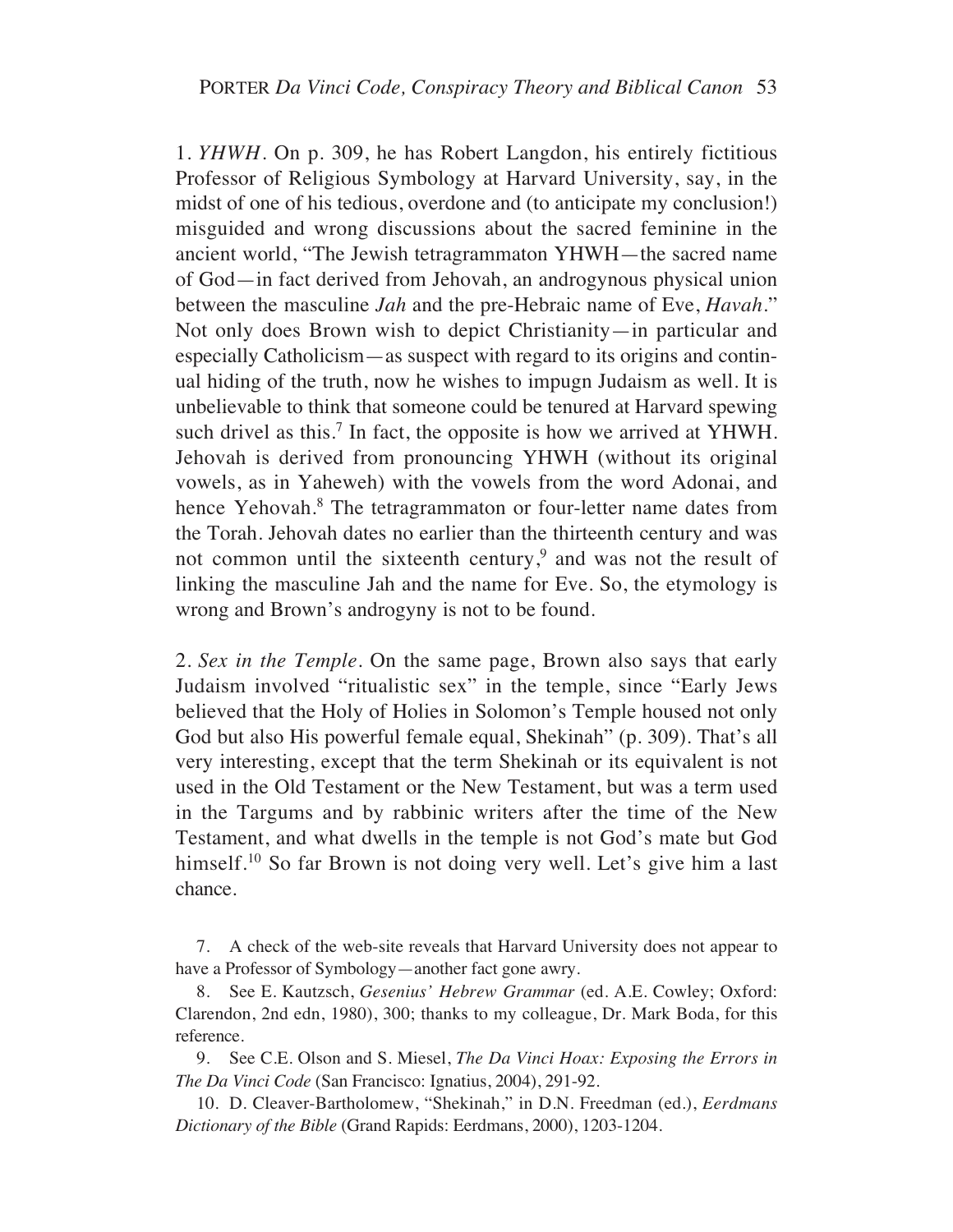3. *Companion*. Brown makes much of a passage in the *Gospel of Philip*. This is a late third-century AD compilation of thematically organized statements about the sacraments attributed to Valentinian gnosticism—gnosticism being a set of beliefs that emphasized special knowledge and denigrated earthly existence.<sup>11</sup> In fact, this passage is crucial for Brown's entire hypothesis regarding Mary Magdalene. Teabing turns to the *Gospel of Philip* as "always a good place to start" (p. 246) which, as a New Testament scholar, is news to me. He has Sophie quote a passage that refers to Mary Magdalene as Jesus' "companion" (p. 246; *Gospel of Philip* 63.33–64.6, Robinson translation),<sup>12</sup> and says that they used to kiss on the mouth, which offended the rest of the disciples. Teabing pronounces: "As any Aramaic scholar will tell you, the word *companion*, in those days, literally meant *spouse*" (p. 246). Since the *Gospel of Philip* is written in Coptic as a probable translation from Greek, it really makes no difference what an Aramaic scholar thinks. What does a Coptic or Greek scholar think? First, there is a lacuna or hole in the middle of the parchment, so it is unclear whether it is the other women or men who are offended.13 Brown does not mention the lacuna. Secondly, the word for companion,  $\kappa$ otvovóc, is simply a transliterated Greek word.<sup>14</sup> It has a range of glosses in the standard lexica (LSJ, BDAG), including "companion," "partner," "accomplice," "fellow," or "sharer"—but apparently not spouse. Thirdly, Teabing thinks this is a good place to start regarding Mary Magdalene, but it is also a good place to finish, since this appears to be the only place in all of the gnostic or Coptic texts that has Mary Magdalene depicted in this way.15 Rather than being representative, this is clearly exceptional—and no earlier than the third century, the date for composition of the *Gospel of Philip*. It also may not even be that important, since in the *Second Apocalypse of James*—a gnostic revelatory text from the third century—Jesus is similarly depicted as kissing James (56.14-19).<sup>16</sup> When we realize that Paul endorses greeting each other with a holy kiss (Rom

11. W.W. Isenberg, in J.M. Robinson (ed.), *The Nag Hammadi Library* (New York: Harper & Row, 3rd edn, 1988), 139-41.

12. Isenberg, in Robinson (ed.), *The Nag Hammadi Library*, 148.

13. See R.McL. Wilson, *The Gospel of Philip* (London: Mowbrays, 1962), 115.

14. W.C. Till, *Das Evangelium nach Philippos* (Berlin: De Gruyter, 1963), 28- 29.

15. Olson and Miesel, *Da Vinci Hoax*, 93.

16. Olson and Miesel, *Da Vinci Hoax*, 95.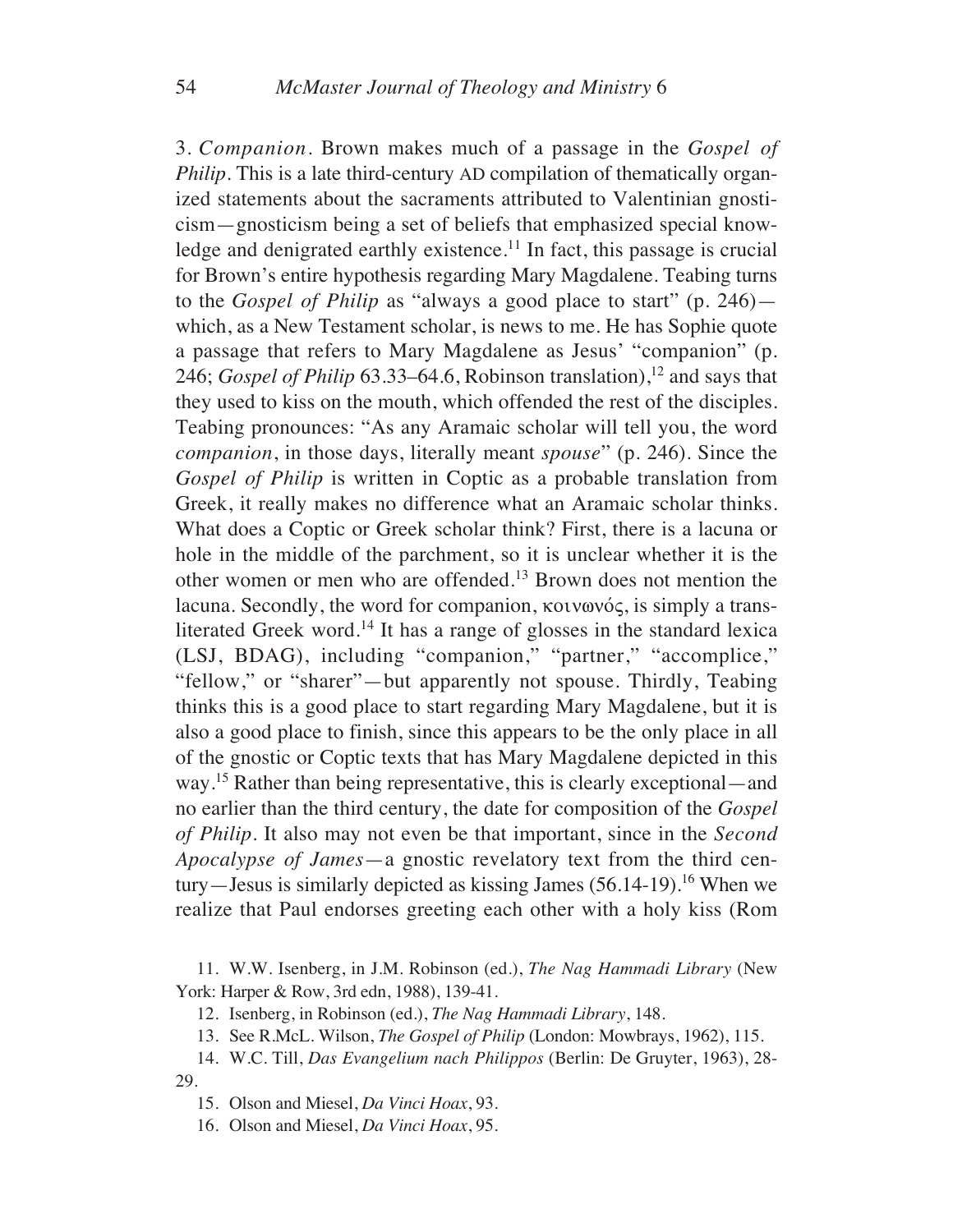16:16; 1 Cor 16:20; 2 Cor 13:12; 1 Thess 5:16) we realize that what might appear to us to be an overly friendly or intimate gesture was simply the way some friends greeted each other in the ancient world (and which many cultures retain to this day).

### c. *Fiction not Fact*

As a result, and back to p. 1 of the novel, it will not be a surprise therefore to discover that I believe that, contrary to any claim, Brown is wrong not only on a number of clearly checkable facts but also on the Priory of Sion, the nature of the involvement of Opus Dei (regardless of what one may think of the organization in other regards), and especially a number of significant details regarding the origins of Christianity. Note two things that are often overlooked— $(1)$  this is the first page of a *novel*, and (2) Brown makes no claim regarding the accuracy of any number of other historical elements—which is a good thing, since virtually no scholar would or could. This is the reason that Brown writes a novel, rather than the historical work that Graves attempts—which makes it all the more bewildering that so many people are willing to accept the first page of a novel as fact, when the first page itself is actually part of the fiction.

## 3. *The Da Vinci Code and Development of the Biblical Canon*

I could discuss a number of people, institutions or historical events cited or alluded to in *The Da Vinci Code* related to Christianity. What I wish to discuss are those items that have a direct relevance for early Christianity, especially the development of the biblical canon and the gospels.

## a. *Tangential Items*

Let me review quickly a few tangential items simply to dispense with them. I am not a historian of later church history, nor am I an expert in Renaissance art, but it is not difficult to discover that Dan Brown clearly is not either. $17$ 

1. *The Priory of Sion*. Brown contends that this was a secret organization founded in 1099 (p. 1). Apart from Brown, and those he relies upon in coming to this conclusion, there is only one scholar that I

17. I acknowledge the use of Olson and Miesel's book, *The Da Vinci Hoax*, throughout this list of discussion items.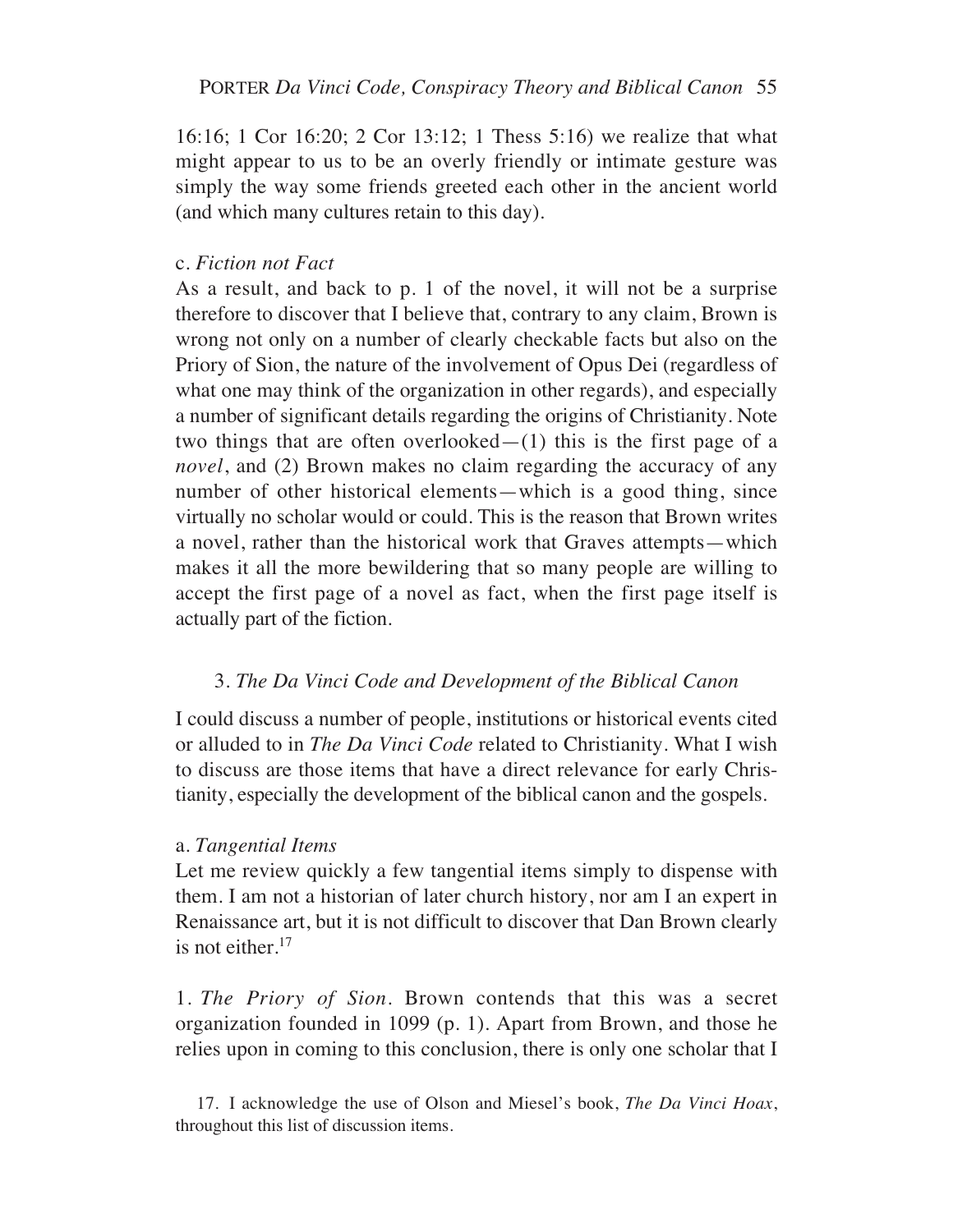have found who is willing to entertain the idea that the Priory of Sion as depicted in *The Da Vinci Code* as a continuing organization safeguarding merits regarding Mary Magdalene is older than the twentieth century, and he does so in a guarded way and without committing himself. Although there was an earlier Priory of Sion, all of the evidence points to Brown's Priory of Sion being founded by a twentieth-century Frenchman named Plantard, who forged documents to try to establish the age of this organization. If the organization was founded in 1956, as the evidence indicates, then the organization would not have existed earlier than that time, and hence Newton, Botticelli, Hugo and especially Leonardo da Vinci would not have, indeed could not have, been members of it. With this plank gone, much of the plot of *The Da Vinci Code* disappears, since there is no secret organization safe-guarding (I dare say, creating) the myth regarding Mary Magdalene—no one protecting what isn't really there anyway.

2. *Knights Templar*. There is a lot of mythology regarding the Knights Templar, but all indications are that they were never what rumour has made them to be. It is also clear that whatever one thinks of the king's or the pope's involvement in their demise, they were effectively disbanded in 1307 on Friday, October 13. It was with the rise of Freemasonry, however, that the Knights Templar got a new lease on life—or at least their name was resurrected, even if the original order was not.

3. *Holy Grail*. In *The Da Vinci Code* there is a link made between Mary Magdalene and the Holy Grail, involving all sorts of supposed indicators, such as belief regarding the sacred feminine, various signs and symbols, and supposed interaction between Jesus and Mary. This linkage is of recent vintage and not supported by the traditional accounts or the evidence. In fact, Brown's attempt to link the Holy Grail with "*sang real*" or "royal blood" (p. 249) is a false etymology. The term "grail" only goes back to 1330 in English, with the word "grail" from a Latin word that represents a type of platter used in medieval banquets.18 In other words, as one might have thought before reading *The Da Vinci Code*, the Holy Grail has always been associated with the chalice or cup used at the Lord's supper.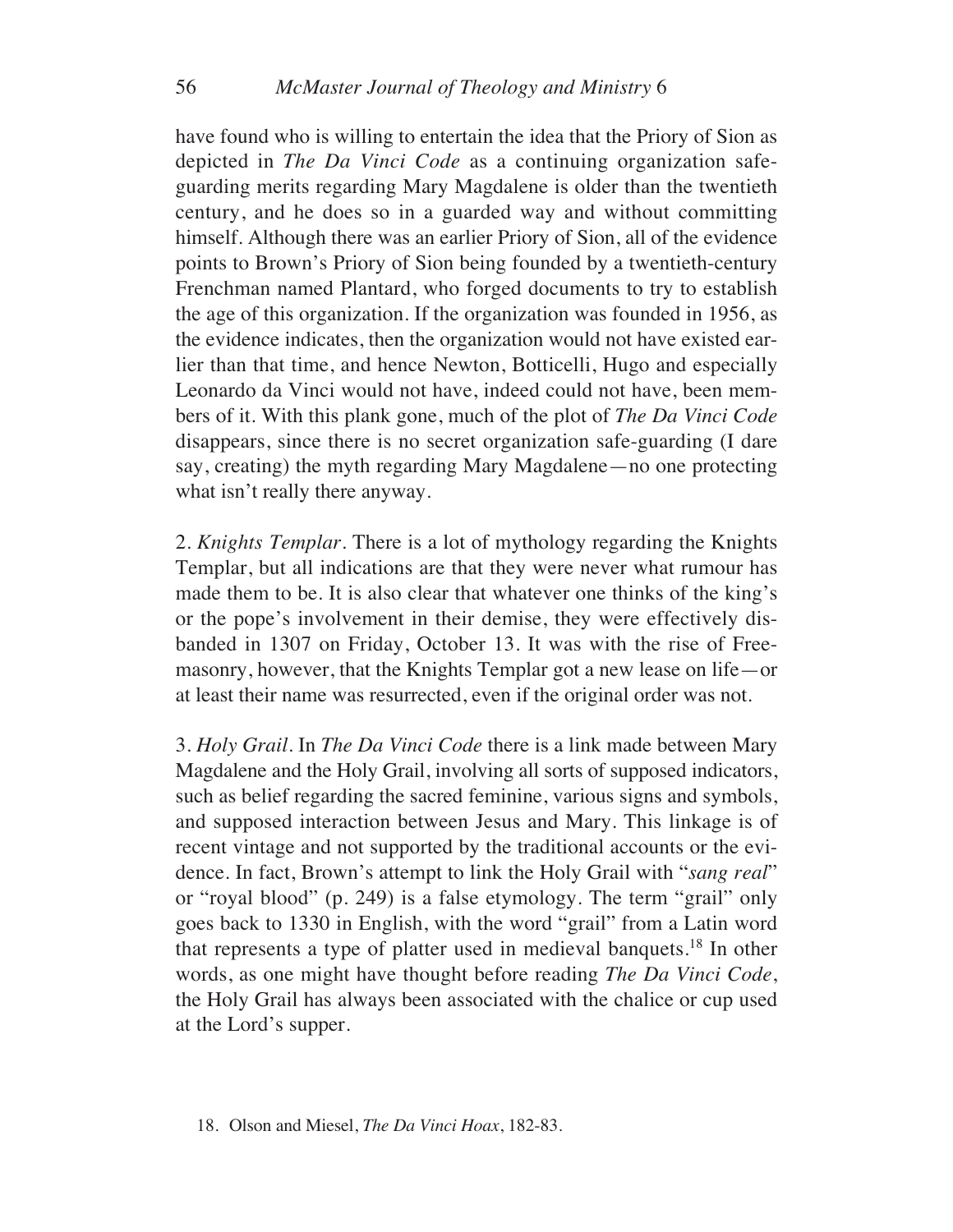4. *Mary Magdalene*. *The Da Vinci Code* is so determined to make its point about Mary Magdalene that it makes a number of preposterous claims for her, including that she is the Holy Grail (not the chalice), that this was taught by Jesus (!) and that this was depicted by Leonardo da Vinci in his *The Last Supper*, but that the Catholic Church has smeared her up until the present by depicting her as an evil woman (she is supposedly the prostitute of Luke 7) when in fact Jesus and Mary were married. Let's be very clear here—there is absolutely no evidence that Jesus was married at all, much less to Mary Magdalene. According to the New Testament, she was a woman from whom Jesus expelled demons, and who, as a close follower of Jesus, witnessed the crucifixion, Jesus' burial and the empty tomb, and to whom Jesus appeared. That's  $it.<sup>19</sup>$ 

5. *Art*. One of the major claims of *The Da Vinci Code* is that Leonardo da Vinci depicted Mary Magdalene in his *The Last Supper*, both by putting her at Jesus' right and in painting the groupings of people in the shape of a letter M. I am no art expert, but I have seen a lot of art in many of the major art galleries of the world, including *The Last Supper* by Leonardo, and there are a lot of men who are painted with feminine characteristics. This is simply the way Renaissance art is. As for the M in the painting, I picked up my copy of the well-known *History of Art* by Jansen,<sup>20</sup> and I can find any number of different letters in a host of pictures, by Leonardo and other artists (e.g. Os, which no doubt represent fertility!). What does this mean? The same thing that Brown's M means—nothing. Paintings have geometrical shapes in them—that's part of what it means to be art.

So much for many of the details that Brown wishes to rely upon. These do not, however, get to the heart of the matter.

19. The most recent book on Mary Magdalene known to me is E.A. de Boer, *The Gospel of Mary: Beyond a Gnostic and a Biblical Mary Magdalene* (JSNTSup 260; London: Continuum, 2004), which appeared in a series I formerly edited. Her conclusions are that Mary was significant in the gospels as one of the close followers of Jesus, but that she is depicted in egalitarian terms in the later accounts. She does not mention marriage to Jesus as a serious proposition.

20. H.W. Janson, *History of Art* (New York: Abrams, 1962).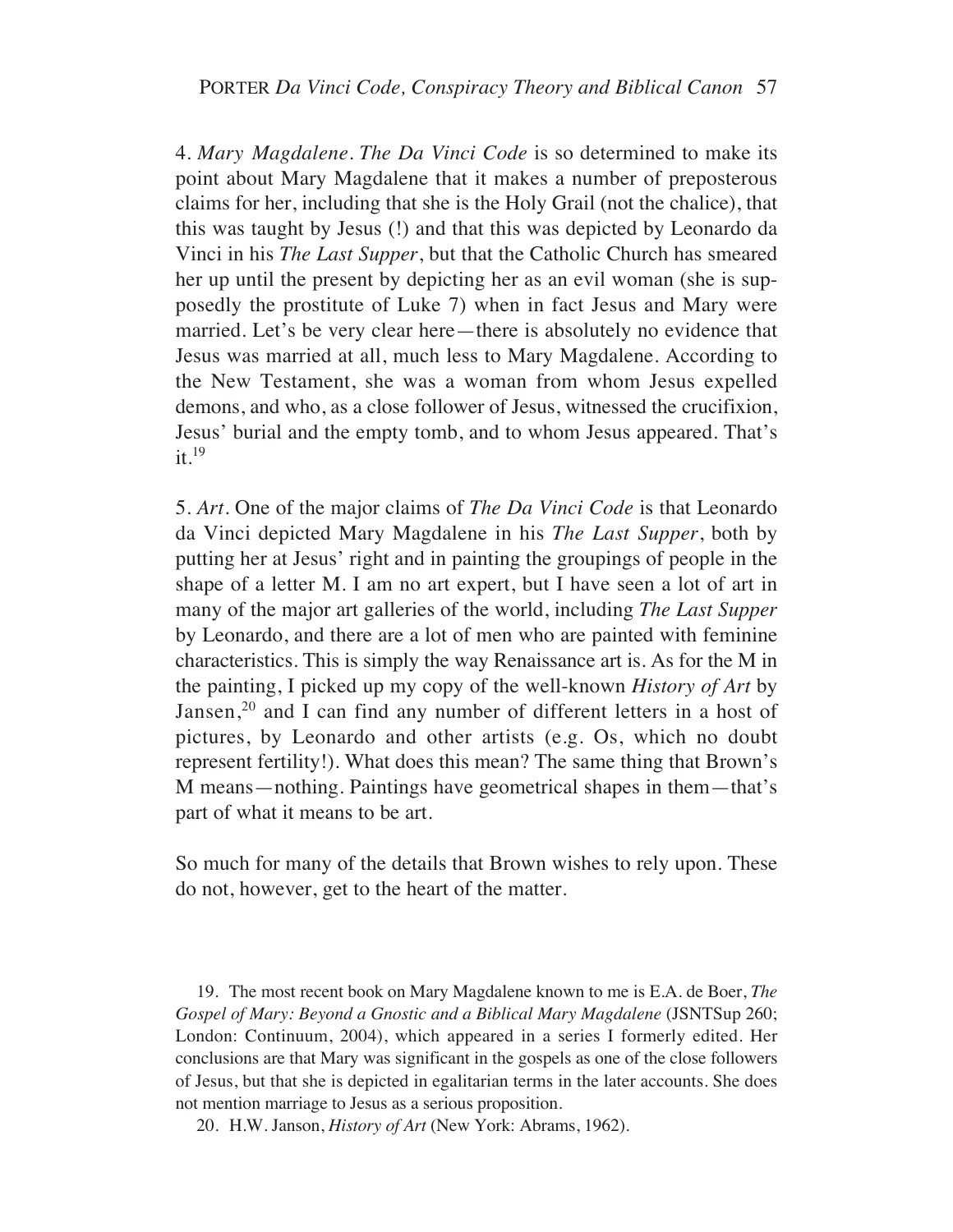### b. *Brown's Major Claim*

Now let's turn to what I see as the gist—or should I say grist?—of what Brown is trying to depict in his novel. In his novel, Brown seems to hold to the following scenario regarding developments in early Christianity— *Jesus Christ was simply a human being who, because of his tremendous influence, had a huge number of followers*. In fact, according to Brown, many of them wrote about his life, and created 80 gospels that all were vying for acceptance, until the pagan Roman emperor Constantine the Great made a choice among them. Despite his supposed best efforts to suppress them, some of those gospels, such as ones from Qumran and Nag Hammadi, Brown notes, have survived for us to examine. According to Brown, Constantine made a number of other crucial choices, including shifting Christian worship from Saturday to Sunday and holding an ecumenical council at Nicea, at which council, among other things, the gathered bishops voted to make Jesus divine.<sup>21</sup>

c. *A Preliminary Response to the Brown Hypothesis (or Hallucination)* It is hard to know where to start, since Brown's reconstruction is so far from the truth that it is hard to imagine anyone taking him seriously. But let's start with some of the obvious problems.

1. *Problem One: Constantine and Sunday*. Constantine did not shift Christian worship from Saturday to Sunday. That was already present in the first century, as Acts 20:7 and 1 Cor 16:2 make clear, as well as numerous other references (e.g. *Didache* 14.1 [end first century AD]; *Epistle of Barnabas* ch. 15 [end first century]; Ignatius [AD 110]; Justin [mid 2nd century]; Tertullian, *De orat.* 23 [c. 200]; etc.).<sup>22</sup>

2. *Problem Two: Council of Nicea*. Concerning the Council of Nicea, Brown is wrong in a number of ways. One is in the way that he treats the council as having decisively conferred divinity upon Jesus. The historical record shows that there was debating of issues—not whether Jesus was divine, but in terms of what it meant that he was divine—both

- 21. Brown, *The Da Vinci Code*, 230-69.
- 22. Olson and Miesel, *The Da Vinci Hoax*, 159-61.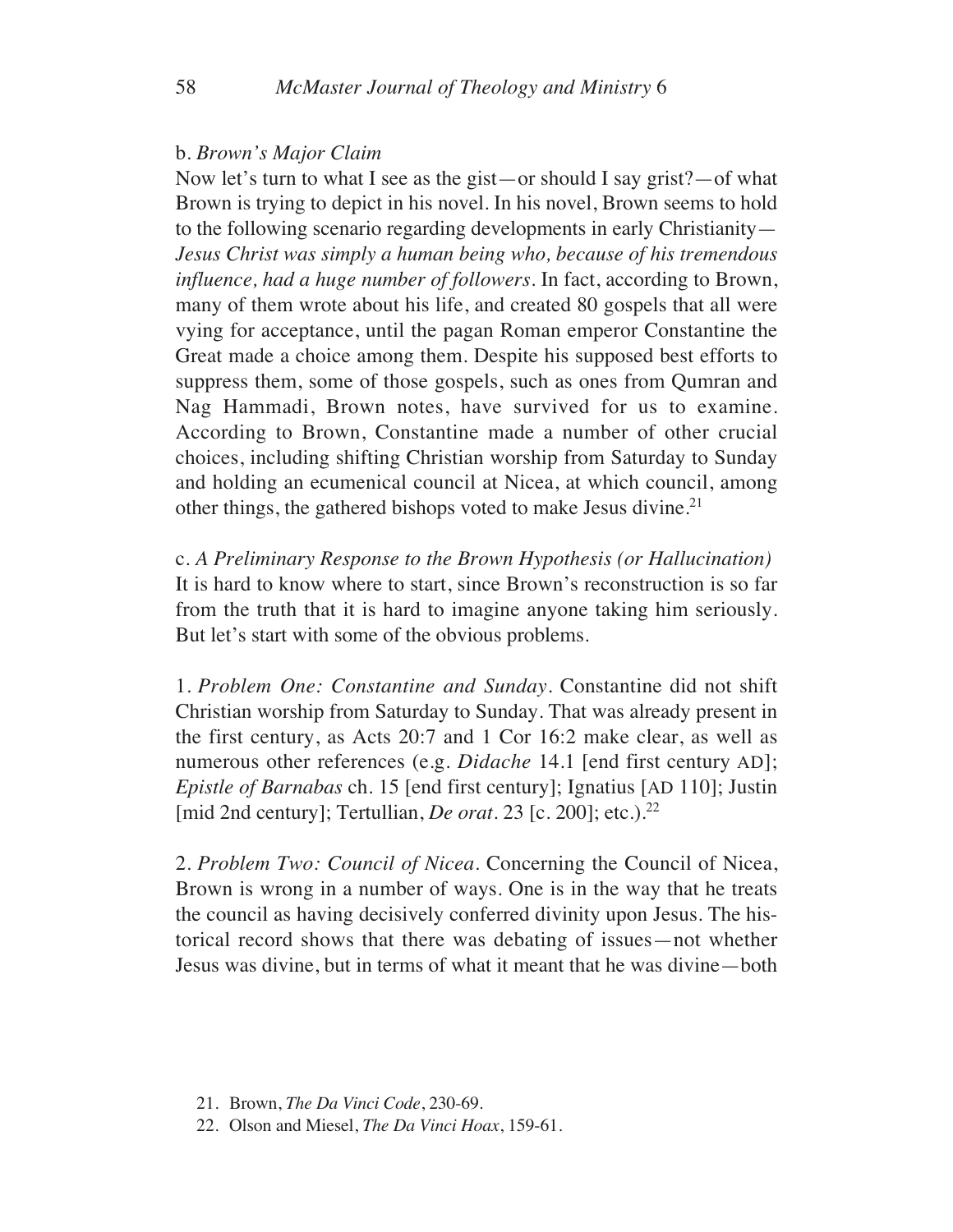before and after the council.<sup>23</sup> In that sense, the council settled very little. More to the point, however, is this mistaken notion that the issue of divinity was something that came on the scene for decision in the fourth century. There has been debate in scholarly circles for a number of years regarding the earliest references in the New Testament to the pre-existence and divinity of Jesus. One recent treatment has suggested that the prologue to John's Gospel (John 1:1-18), from around AD 90, is the earliest clear statement.<sup>24</sup> This conclusion, however, has been widely rejected by many if not most scholars, who have instead seen clear statements about Jesus' divinity made in such earlier passages as Phil 2:6-11 (c. AD 62), with its three-part Christology of Jesus as equal with God, becoming incarnate and then ascending, and Col 1:15-20 (c. AD 61/62), with its depiction of Jesus performing the creative functions of God besides a number of others (as well as John's prologue). In fact, there are some scholars who wish to see the makings of a formulation of what was later called the Trinity in such passages as 2 Cor 13:14 (c. AD 56), Rom 1:1-4 and Rom 8:9 (c. AD 57). It is clear that many of Jesus' earliest followers accepted and articulated his divinity, including many later church fathers, some of whom gathered at Nicea.

But how about Jesus himself? A number of passages could be turned to, but there is one, I believe, that shows this clearly. In his trial before the sanhedrin, as described in Mark 14, Jesus is asked by the high priest whether he is the Christ, the son of the Blessed One. One must remember that making a claim to being the Christ or Messiah was not against Jewish law of the time, even if people didn't believe you. However, Josephus, the Jewish historian, records a number of contemporaries of Jesus who laid claim to being Messiah—and who almost inevitably ended up dead at the hands of the Romans, who greatly disliked competing kings and kingdoms. What qualified for the death penalty in Jewish thought of the time was to blaspheme or make a claim to being God. When Jesus answers the high priest's question about being the Christ, he says, "I am; and you shall see the Son of Man sitting at the right hand of Power, and coming with the clouds of heaven" (Mark 14:62 NASB). In this response, Jesus not only accepts the title of

<sup>23.</sup> For a brief summary, see C.H. Dodd, "The History of Christianity from the Death of St. Paul to the Reign of Constantine," in *The History of Christianity in the Light of Modern Knowledge* (London: Blackie, n.d.), 448-49.

<sup>24.</sup> J.D.G. Dunn, *Christology in the Making* (Philadelphia: Westminster, 1980), 213-50.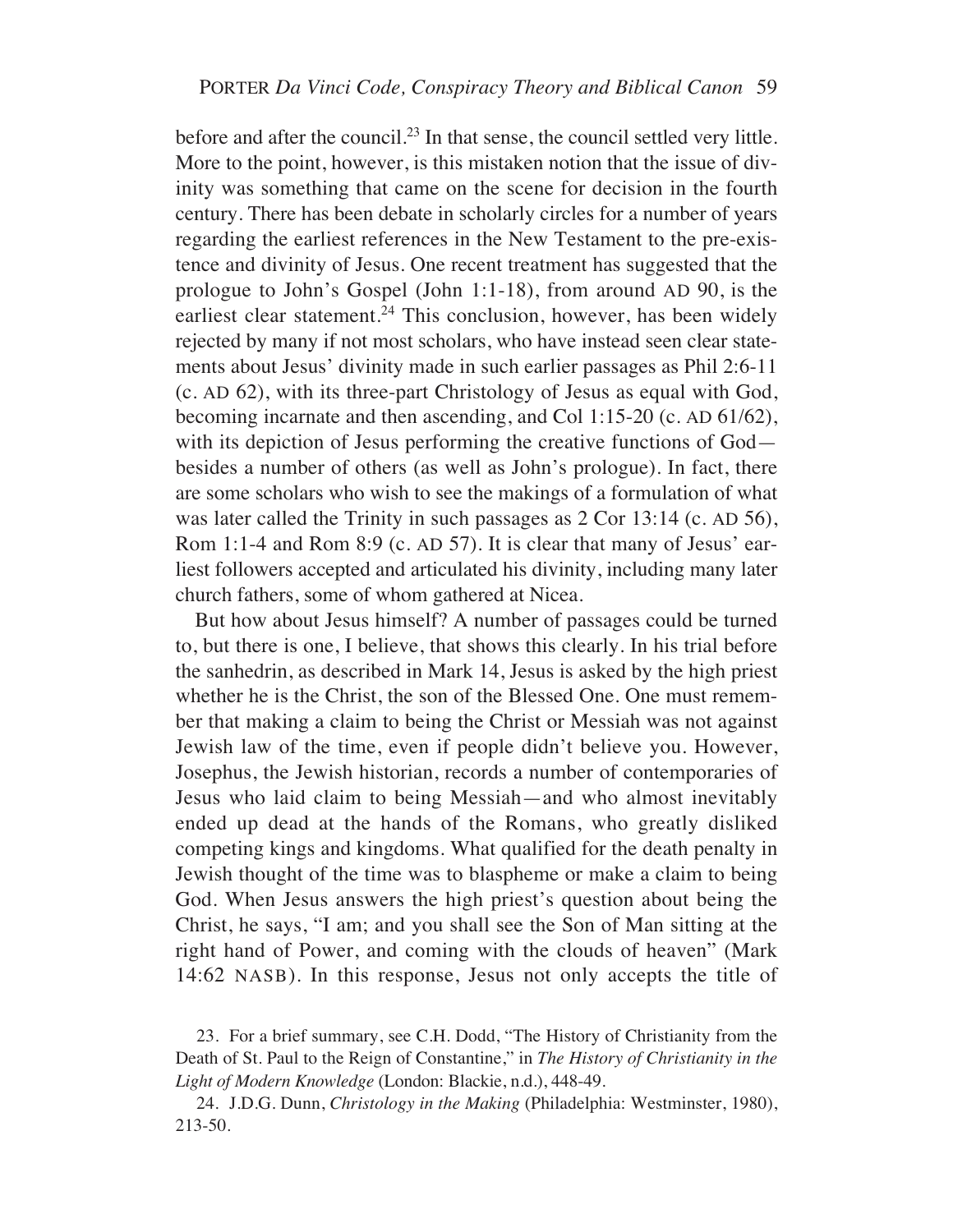Messiah, but goes further and claims as the son of man the prerogative of coming in judgment with God, seated at his right hand as he comes on his judgment chariot (Ps 110:1 and Dan 7:13). This gets the high priest pretty excited. He tears his clothes, says that he has heard blasphemy, and condemns Jesus as deserving death.25 Indeed, it was clear to those of the time that Jesus was making a claim to be God. All this goes to show that not only is Dan Brown not a very good novelist, but he is a very poor historian of early Christianity as well.

#### d. *The Formation of the Canon and Dan Brown*

What I am more concerned with here, however, is the historical reconstruction that Brown offers regarding the canon. When that is corrected, a very different scenario begins to make sense of the evidence about the formation of the biblical canon. The major issue concerns the Gospels.

1. *The Qumran Gospels?* For the sake of clarification, let's be clear that there are no gospels of Jesus in the Qumran writings, and no gospels whatsoever among these scrolls. In fact, there are no clearly accepted *Christian* documents in the Qumran scrolls. There has been much controversy surrounding the Qumran documents—much of it completely unnecessary in my opinion, promulgated at least in part by conspiracy theorists who "knew" that the Cave 4 documents—so long delayed in publication, but that's another story—contained material that would undermine Christianity. But the Cave 4 documents have if anything enhanced and supplemented the canonical or biblical Gospel accounts. For example, I think that we understand much better Jesus' citation of Isaiah 61 in Luke 4—"the spirit of the Lord is upon me, because he has anointed me to bring good news to the poor"—when we see that this was a passage interpreted the same way at Qumran as well. Far from undermining Christianity, it shows that the kind of messianic talk that we find in the Gospels is in fact the kind of thing that was being discussed at the time of Jesus. It is not some anachronistic retroversion to Jesus created by the later church after reflection on their religious experience, but indicative of the kind of thought that Jesus had that led his earliest followers to declare that he was the Messiah, the Son of the living God.

<sup>25.</sup> C.A. Evans, *Jesus and his Contemporaries: Comparative Studies* (Leiden: Brill, 1995), 407-34.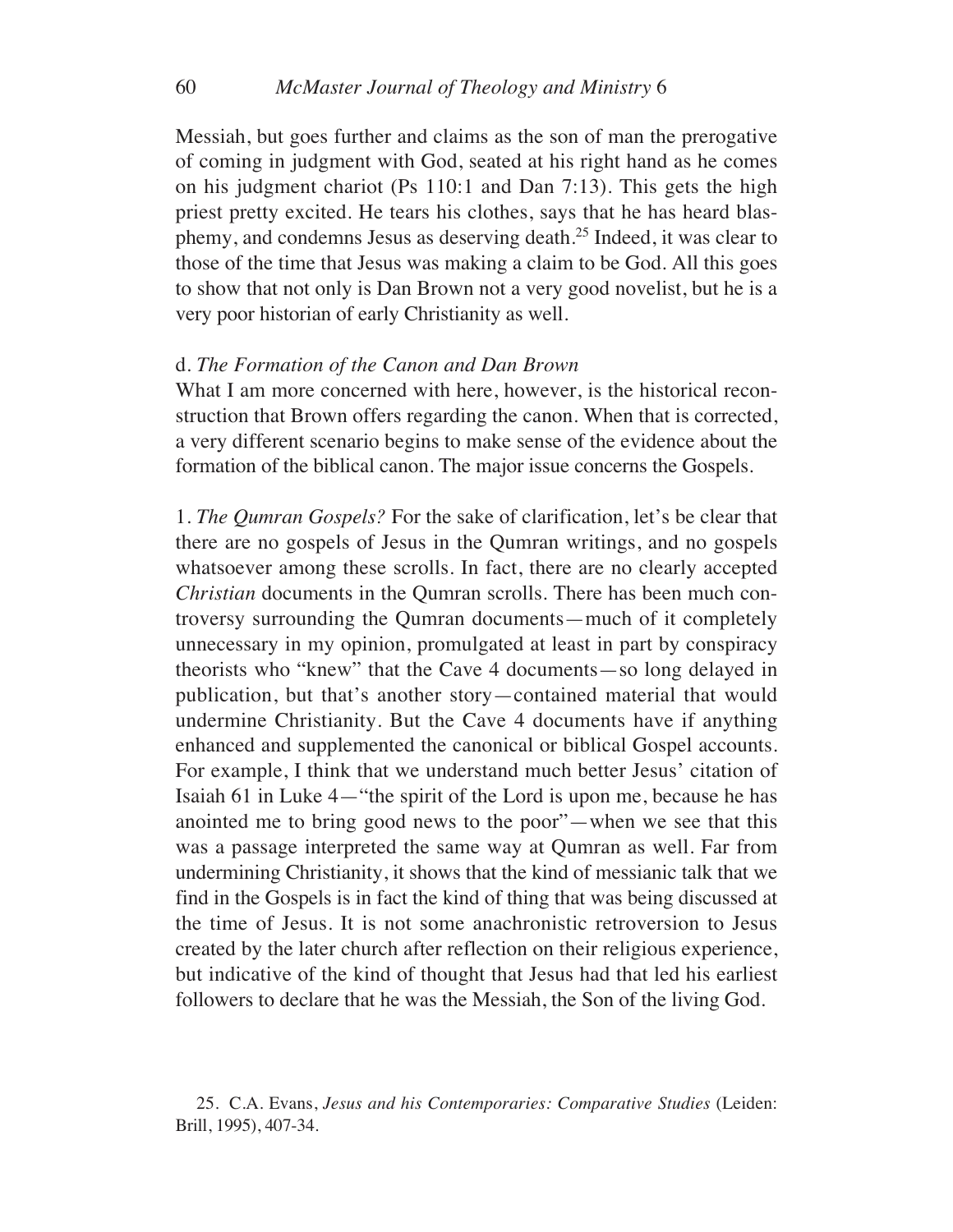2. *Other Gospels*? More to the point regarding the Gospels themselves is the number of gospels that were supposedly vying for acceptance, and when they were doing this. Eighty is an interesting number—how Teabing and Brown arrive at it is not made clear. Why not 74 or 81 or 107? By my reckoning—and we must remember that Brown does not provide a list to give any idea of which ones he is thinking of (if he is thinking about any of them)—there are around 90 gospels that can be taken into consideration. Brown missed a good chance to have even higher numbers. These gospels include everything from rather large documents such as the *Protevangelium of James*, to highly fragmentary scraps of papyrus such as the Fayyum fragment (7 lines), to simple references to gospels in the early church fathers, such as the *Gospel of Andrew* referred to by Augustine. In other words, there is quite a range of documents here—not all of them of equal value. One of the underlying currents of *The Da Vinci Code* is that there has been some incredible conspiracy of silence to keep the unaware from knowing of these gospels. Nothing could be further from the truth.

Let's take a look at a few of these.

a. *Protevangelium of James*. The non-biblical gospels referred to in the church fathers have been known for centuries, even if we no longer have the documents themselves. Others have also been known in various ways for centuries. For example, the *Protevangelium of James*<sup>26</sup> is probably the earliest and most significant interpretation of, or midrash on, the Gospel infancy accounts. It draws upon both Luke's and Matthew's stories, as well as possibly other sources.<sup>27</sup> It has been dated by most scholars to AD 150 to 200. Rather than being suppressed, as one might expect for such an influential and well-known gospel, it was an incredibly popular work. It still exists in over one hundred Greek manuscripts dating from the third century on, although most of them date to later than the tenth century. Translations were apparently made into Syriac, Ethiopic, Georgian, Sahidic, Old Church Slavonic, Armenian, Arabic and probably Latin. The *Protevangelium* was

26. See J.K. Elliott, *The Apocryphal New Testament* (Oxford: Clarendon, 1993), 48-52, for information below.

27. It may be better not to classify this as a gospel at all, since its title in the earliest manuscript is given as "Birth of Mary, Revelation of James." See R.F. Hock, *The Infancy Gospels of James and Thomas* (Santa Rosa, CA: Polebridge Press, 1995), 4; cf. 31 for manuscript.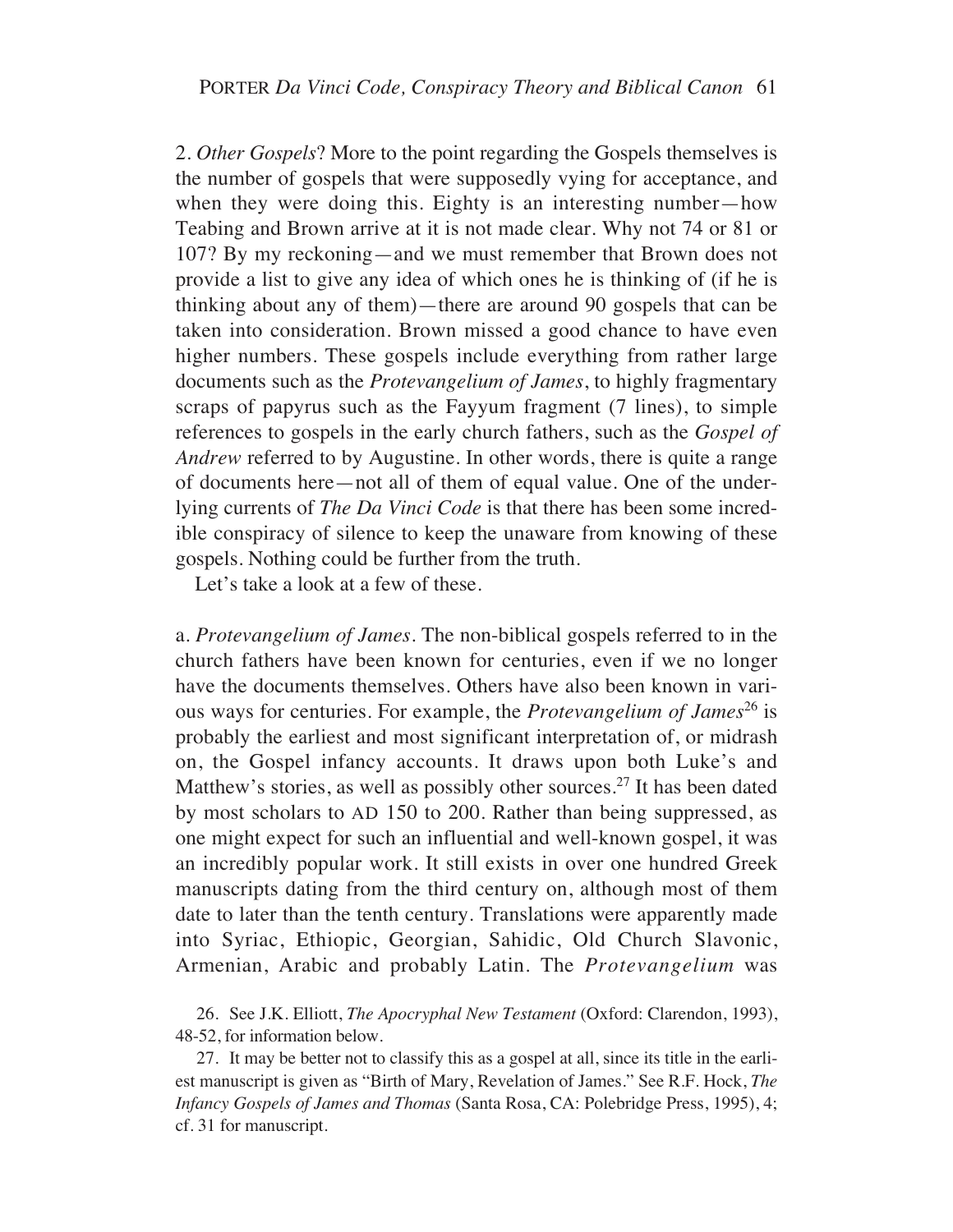prohibited in the western church because it talks of Joseph having had a first marriage, but this just shows how badly supposed attempts at suppression sometimes work—there are manuscripts and versions of this document everywhere. There have been printed editions since the sixteenth century.

One of the most famous editions of this *Protevangelium* was published by the great (and I might add thoroughly orthodox) biblical scholar Constantin Tischendorf in 1853, with a revised edition in 1876. Tischendorf, for those who do not know, undertook to find and edit more biblical manuscripts than anyone, because he believed that there was a firm textual basis for belief in the veracity of the New Testament. Along the way he edited a number of non-biblical manuscripts. These included volumes on the apocryphal gospels. Since Tischendorf's edition,28 four earlier manuscripts of the *Protevangelium of James* have been discovered. That this material has been widely known for years is further confirmed by the number of English translations alone of the apocryphal gospels. These include at least eight English translations that I know of.29 I own copies of both Tischendorf's first and second editions of his apocryphal gospels. The first edition copy was owned at one time by a person at Pusey House in Oxford and the second edition copy was owned by the Anglican bishop A.E.J. Rawlinson when he was at Christ Church Oxford, and then passed on to C.W. Emmett of University College, before being put in the Bishop Rawlinson Library in Derby Cathedral (and then eventually bought by me). These are both well-used books—obviously not very well suppressed.

### b. *Papyrus Finds*. More recent discoveries have also taken place.

(1) *Fayyum Fragment*. The first fragmentary Greek apocryphal gospel to be found and published was the so-called Fayyum Fragment, now in the Austrian National Library in Vienna. It was discovered and published in 1885, and has continued to arouse interest because it quotes both Matthew and Mark. Editions have been published by such well-known scholars as Carl Wessely, Harnack, Resch, Preuschen, Klostermann, Lührmann, and now more recently Kraus and, of all people, Stanley and

28. C. Tischendorf, *Evangelia Apocrypha* (Leipzig: Avenarius & Mendelssohn, 1838; 2nd edn, 1876).

29. Hone, Walker, Cowper, James, Lightfoot/James/Swete, Hennecke/Schneemelcher, Cameron and Elliott—published by such reputable publishers as Oxford, among others.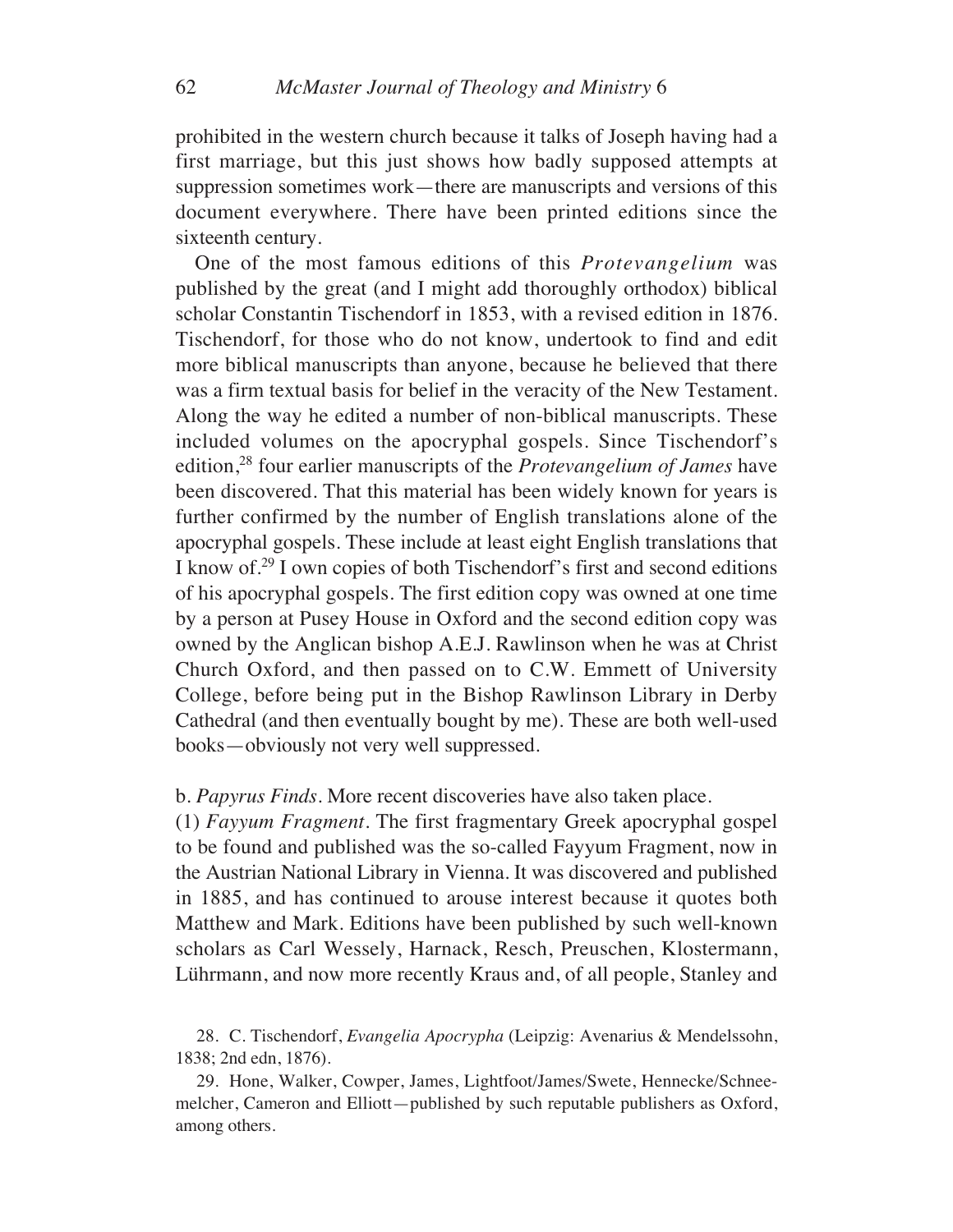Wendy Porter—whose edition will appear in a collection of all of the New Testament Greek papyri and parchments and related documents from the Vienna collection to be published by the Austrian National Library later this year. $30$ 

(2) *Greek Gospel of Thomas*. When the first Greek fragments of what was later identified as the *Gospel of Thomas* (I'll say more about this below) were discovered at Oxyrhynchus, a city in Egypt, they were published in their own separate special edition  $(1897)$ ,<sup>31</sup> and then these fragments launched the now famous Oxyrhynchus papyrus collection as P.Oxy. 1 (1898)—in front of papyri from Matthew and Mark. Then when two more fragments of the *Gospel of Thomas* were found, these were published as the opening texts of their respective volume of papyri as P.Oxy. 654 and 655—in front of papyri of Genesis and Hebrews. This latter discovery led to a new edition of all three fragments.<sup>32</sup> Knowledge of these apocryphal gospels was not something confined to biblical scholars alone. These fragments were widely discussed in numerous scholarly and popular venues.33 In fact, I own a series of sermons delivered on these "words of Jesus," published as "*Sayings of Jesus" and a Lost Gospel Fragment. Being a Series of Village Sermons on Three Papyrus Fragments. Preached in St. Kentigern's Church, Crosthwaite, Keswick, in the Years 1897 and 1904*, by H.D. Rawnsley  $(1905).^{34}$ 

(3) *Egerton Gospel*. The Egerton gospel came into the possession of the British Library early last century. As the editors say, rather than wait or suppress the information!—they rushed to publication.<sup>35</sup> The first edi-

30. S.E. Porter and W.J. Porter, *New Testament Greek Papyri and Parchments: New Editions* (Vienna: Austrian National Library, forthcoming). For the history of publication, see Elliott, *Apocryphal New Testament*, 43-44.

31. B.P. Grenfell and A.S. Hunt, *Logia Iesou: Sayings of Our Lord* (London: Frowde, 1897).

32. B.P. Grenfell, L.W. Drexel and A.S. Hunt, *New Sayings of Jesus and Fragment of a Lost Gospel from Oxyrhynchus* (London: Frowde, 1904).

33. J.A. Fitzmyer, "The Oxyrhynchus Logoi of Jesus and the Coptic Gospel according to Thomas," *Theological Studies* 20 (1959), 505-60; repr. in *Essays on the Semitic Background of the New Testament* (Atlanta: Scholars Press, 1974), 355-433.

34. (Laleham, England: Beaver Press, 1905).

35. H.I. Bell and T.C. Skeat, *Fragments of an Unknown Gospel and Other Early Christian Papyri* (London: British Museum, 1935), v.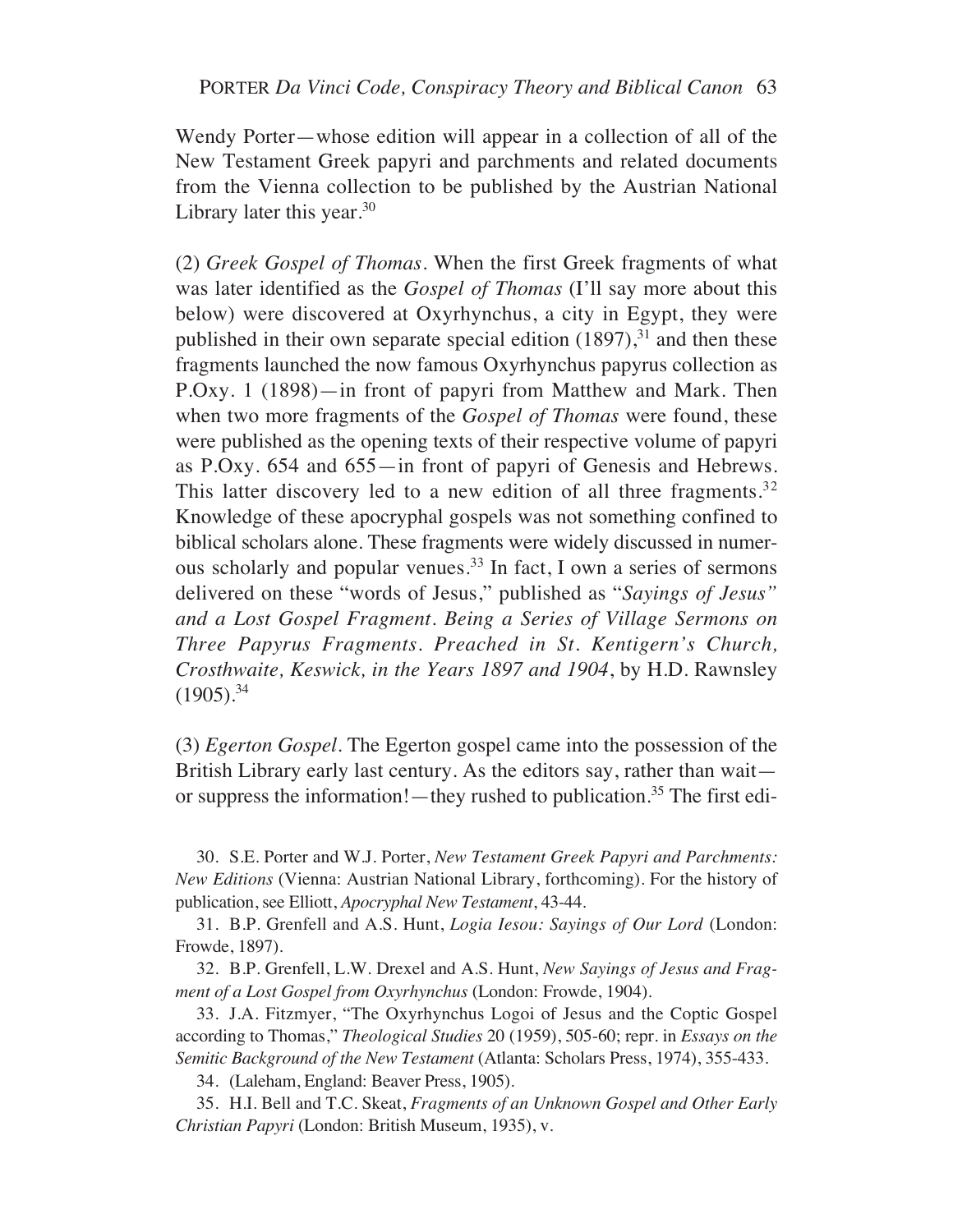tion appeared in 1935. Due to popular demand, so their subsequent prefaces say, they issued popular editions of this gospel fragment in 1935, 1951 and 1955.36 A fragment of papyrus from the Cologne collection has now been joined to it (P.Köln 255). The Egerton gospel consists of quotations and paraphrases from all four of the canonical gospels (Matthew, Mark, Luke and John), and is clearly dependent upon the canonical gospels in three of its four units of material.

(4) *Nag Hammadi Documents*. As a final example, I will mention the discovery in 1945 of the Gnostic library at Nag Hammadi in Egypt.<sup>37</sup> This collection of Coptic documents, consisting of twelve codexes—the codex was an ancient form of book—and some other leaves from a thirteenth codex, contains forty-five separate titles of works, some of them gospels. After some delays in publication of these documents, serious work began in the late 1960s, which was soon sponsored by the Ministry of Culture of Egypt and UNESCO. The entire library was published by 1979. The works were published in Coptic editions and then in English translations (1977). One of the documents discovered was the Coptic *Gospel of Thomas*, which was one of the first documents published (1959). I will say more about this document in a moment. The Nag Hammadi library of Coptic documents reflects gnostic belief in many of its documents. All are thought to have been translated out of Greek and into Coptic, including a small part of Plato's *Republic* and some of the Sentences of Sextus, among other documents. The publicity surrounding the Nag Hammadi library provides grist for a conspirator's mill, since these gnostic, Coptic documents were found in jars probably stashed away around AD 400, when the monastery was destroyed. It is only one of several monasteries like this, however. In 1952, a Pachomian monastery (named after the Christian Pachomius, who founded the first Christian monastic order in the early fourth century) was found near Dishna (not far from Nag Hammadi). It apparently was destroyed in the seventh century. This library had biblical, apocryphal, martyriological and other theological texts, as well as a few fragments of authors such as

<sup>36.</sup> Under the title: *The New Gospel Fragments*.

<sup>37.</sup> On which, see J.M. Robinson, "Introduction," in *The Nag Hammadi Library*, 22-26.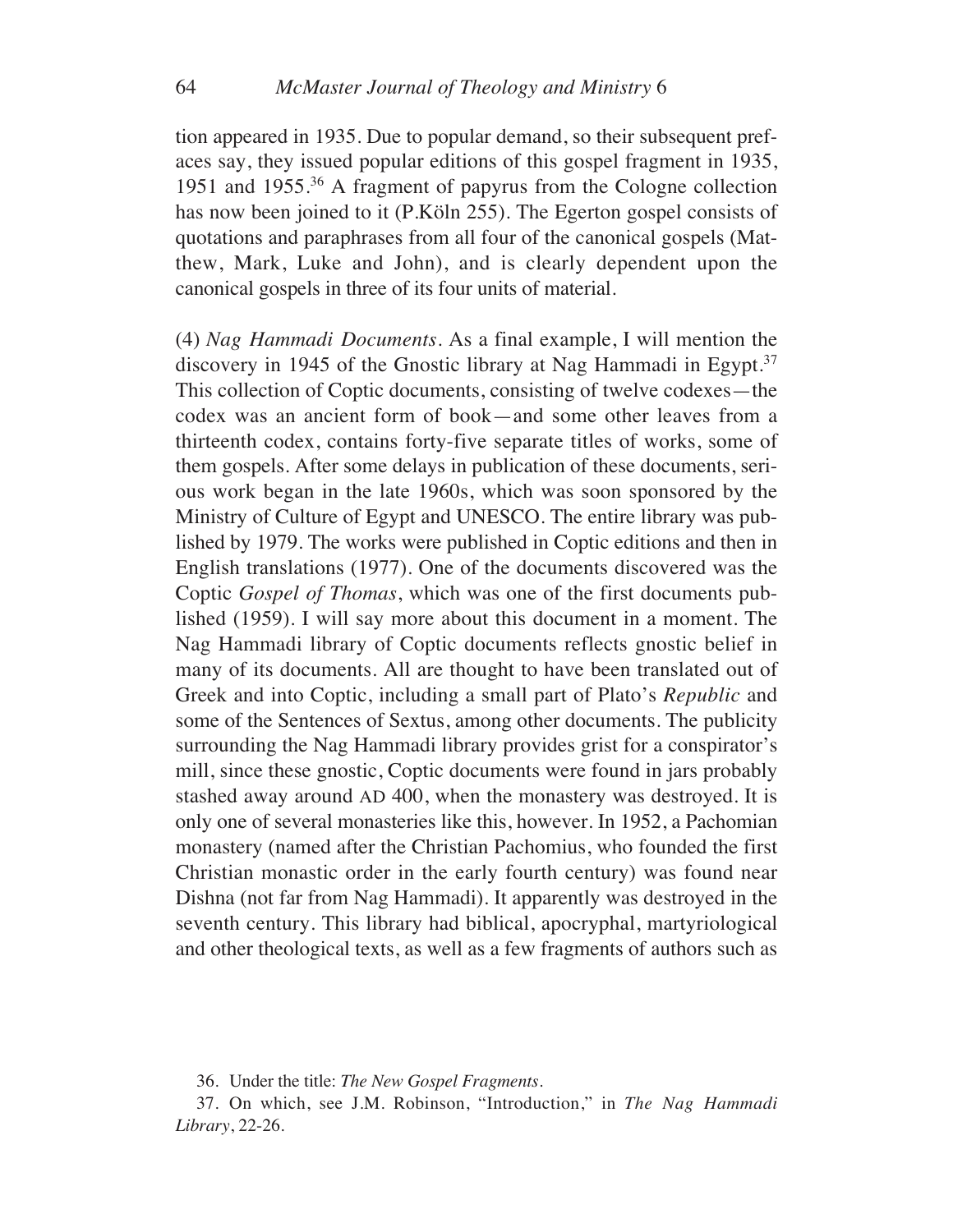Thucydides, and the *Iliad* and *Odyssey*, mostly in Greek but also in Coptic.38

3. *Gathering the Gospels Together*. In many ways, Constantine is the bad person in *The Da Vinci Code*, since he is supposedly responsible for much of the suppression of the competing gospels and the selection of the four canonical ones. I won't defend all that Constantine did, but two things are clear. One, he did not establish the four canonical gospels. Two, he did not head up the council that "made" Jesus divine (as we have already discussed).

a. *Two Big Books from the Time of Constantine*. By the time of Constantine, not only were the canonical Gospels fixed, but the rest of the canon was pretty much established as well. This is clearly shown by the two major codexes that we have from the fourth century. These are the two earliest close-to-complete Bibles, and they only have four Gospels in them, the four that we know as Matthew, Mark, Luke and John. There is some thought that these two codexes, Sinaiticus and Vaticanus, were two of the fifty Bibles commissioned by Constantine from Eusebius of Caesarea (Eusebius, *De Vita Constantini* 4.36-37).39 Perhaps this is what Brown is thinking of when he talks about Constantine choosing the Gospels, when, as we shall see, these two codexes simply included what had already been established as the four canonical Gospels. Constantine did not choose their content. In fact, most New Testament scholars believe that these codexes originated in Egypt, probably Alexandria, independent of Constantine's intervention.40

b. *Complete Gospels?* Perhaps a better way to approach the various gospels that were present in the first few centuries is to go to several scholars who write about such developments. In *The Complete Gospels*, edited by Robert Miller, $41$  there is the contention made that they have

38. See J.M. Robinson, *The Pachomian Monastic Library at the Chester Beatty Library and the Bibliotheque Bodmer* (ISAC Occasional Papers 19; Claremont, CA: Claremont Graduate School, 1990).

39. T.C. Skeat, *The Codex Sinaiticus and the Codex Alexandrinus* (London: British Museum, 1963), 21-22.

40. See F.G. Kenyon, *The Text of the Greek Bible* (rev. A.W. Adams; London: Duckworth, 3rd edn, 1975), 82.

41. (San Francisco: Harper, 1994).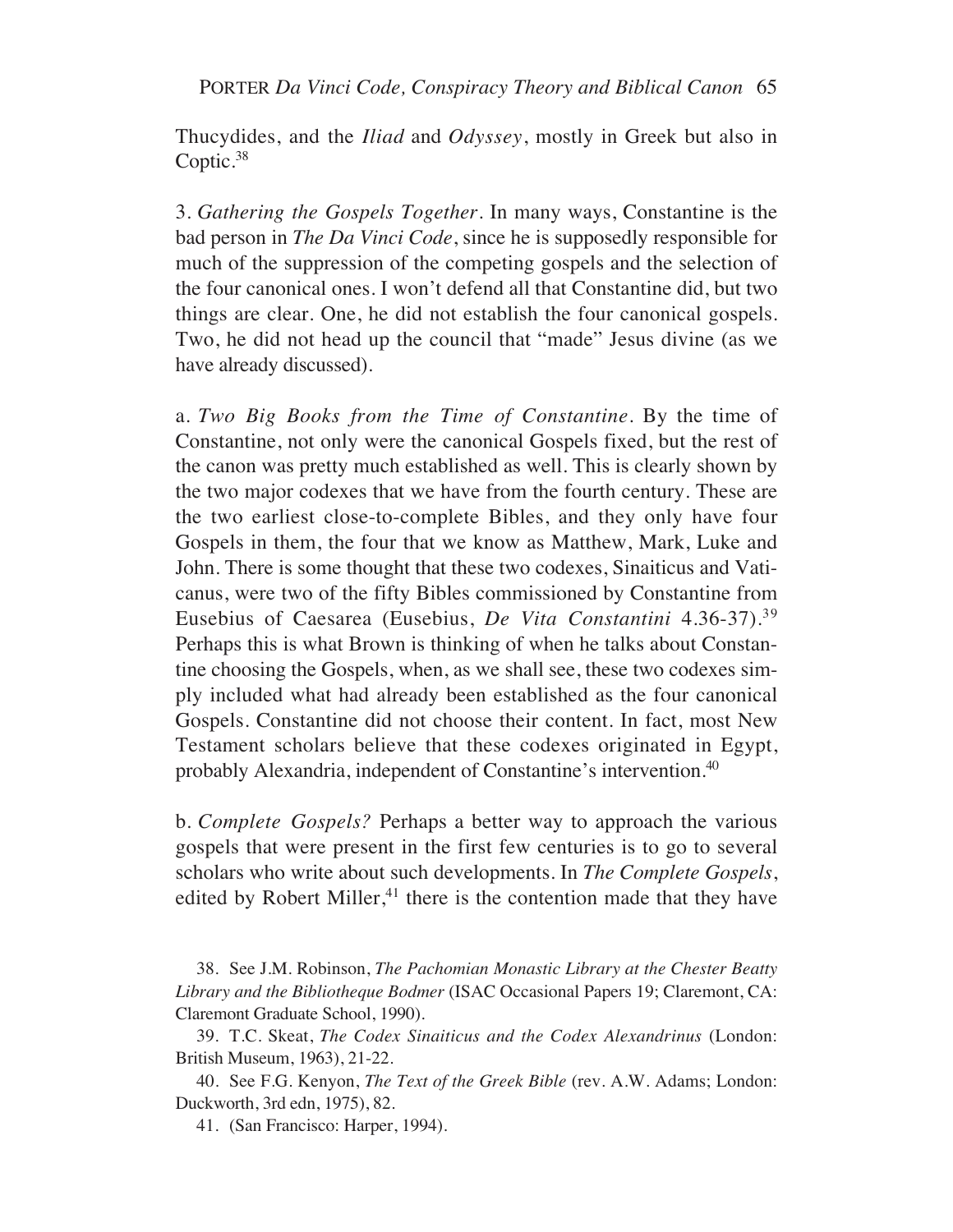gathered "all the surviving gospels and gospel fragments into one volume" (p. vii). What exactly does that consist of? They list 21 gospels, plus a number of "orphan sayings" or agrapha.

Let's look at this list more closely. First of all we can eliminate the "orphan sayings" from consideration, since they are not gospels, but simply short sayings which may or may not have ever been part of a gospel—in fact their isolated presence may argue *against* their being part of gospels. There is little doubt that Jesus said more than is recorded in the canonical Gospels, whether these agrapha record some of these words or not. Miller also includes the four canonical Gospels, and then something called the Signs Gospel. But that Signs Gospel should not be included, since that is only a supposed gospel reconstructed from the canonical Gospel of John. It does not have the same status as a real Gospel does. There are a number of "sayings gospels,"<sup>42</sup> including Q, the *Gospel of Thomas*, Greek fragments of Thomas, the *Secret Book of James*, the *Dialogue of the Savior* and the *Gospel of Mary*. Again, Q should not be considered in the same way as the others, since it is hypothetically constructed from the material that Matthew and Luke have in common—it does not have the independent status of a Gospel, as we will discuss further below. We should not count the Greek fragments of Thomas as independent of the Coptic *Gospel of Thomas*, since the Coptic *Gospel of Thomas* is a translation of a form of the Greek text. There are also two infancy gospels, of Thomas and of James, and five fragmentary gospels. The *Secret Gospel of Mark* must also be eliminated, since there is much speculation that this was at best a later fragmentary account, and possibly even a later or even modern forgery. There is some question about the status of P.Oxy. 840, which is a miniature codex perhaps used as a lucky charm. All three of the Jewish-Christian gospels are only known through later quotations, such as the *Gospel of the Hebrews* or *of the Nazoreans* being quoted by Jerome (4– 5th century AD), and the *Gospel of the Ebionites* by Epiphanias. In other words, apart from the canonical Gospels, there are only about 13 gospels at most in the "complete gospels."

42. A distinction is often made between narrative and sayings gospels. Since the canonical gospels are all narrative gospels, it is questionable whether sayings gospels should be treated together with them. Exclusion of sayings gospels here would decrease the number of gospels further.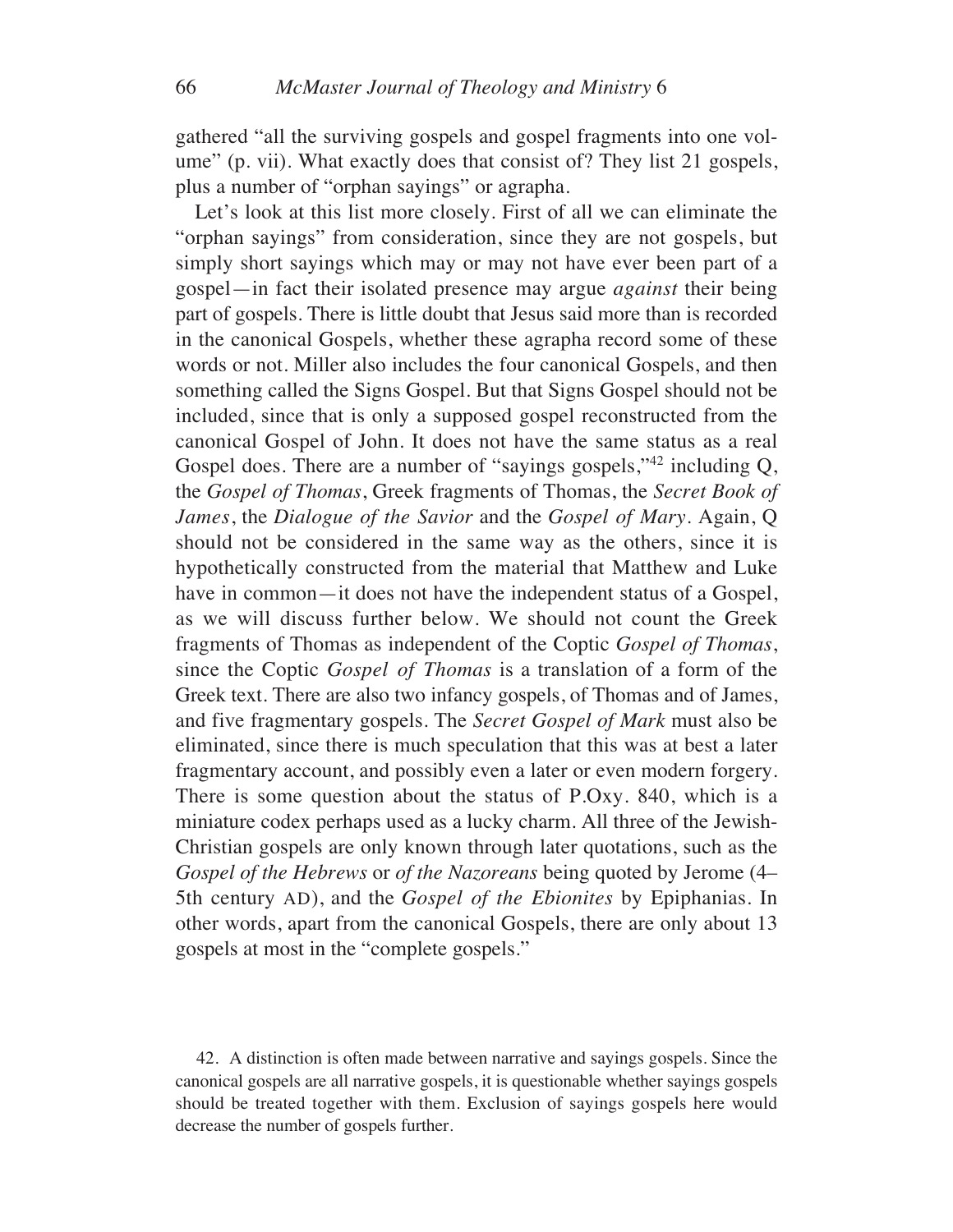c. *Dates of the Documents*. What about the dates of these documents? There is much dispute about them, since many of the manuscripts themselves are later than the date of composition of the document itself. We could look to Miller's volume, but we have already seen that there are all sorts of problems with his categorization. In a recent treatment, Bart Ehrman discusses what he calls major Christian apocrypha, including gospels.43 He singles out 16 gospels for consideration. What is noteworthy is that none of them, according to him, dates before the second century and some are as late as the fifth century. Ehrman includes the *Secret Gospel of Mark*, but he also notes that the date might be 58, 1758 or 1958 (more grist for a conspiratorial mind)! When one eliminates the *Secret Gospel of Mark*, the *Gospel of Nicodemus* (5th century), and the *Epistle of the Apostles*, which is more of an apocalypse than a gospel,<sup>44</sup> we are left with at most 13 reasonably early gospels but none of them earlier than the canonical Gospels. So, rather than 80 or 90 gospels, what we are really talking about is approximately 13 gospels, probably none of them as early as the New Testament Gospels.

d. *Canonical Lists*. This situation is what one would expect when one examines the documents that attest to the development of the canon with respect to the gospels. Working backwards from the fourth century to the second, we consistently find in the catalogues or lists of the books of the New Testament that only the four canonical Gospels are listed or directly implied—not counting the two major codexes already mentioned. These fourth-century catalogues or lists include the following:<sup>45</sup> Rufinus (AD 400), Syrian Catalogue of St. Catherine's (c. AD 400), Augustine (AD 396–97), Jerome (AD 394), Cheltenham/Mommsenian List (4th century), Carthaginian Council (AD 397), Gregory Nazianzus (AD 391), Cyril of Jerusalem (AD 386), Apostolic Canon (c. AD 380),

43. B.D. Ehrman, *Lost Christianities: The Battles for Scripture and the Faiths We Never Knew* (Oxford: Oxford University Press, 2003), xi-xii.

44. Elliott, *Apocryphal New Testament*, 555, who also notes that it is dependent upon the canonical gospels, *Apocalypse of Peter*, *Epistle of Barnabas* and *Shepherd of Hermas*.

45. See B.F. Westcott, *The Canon of the New Testament* (London: Macmillan, 7th edn, 1896), 548-90, Appendix D; A. Souter, *The Text and Canon of the New Testament* (rev. C.S.C. Williams; London: Duckworth, 2nd edn, 1954), 194-220; M. Hengel, *Studies in the Gospel of Mark* (trans. J. Bowden; Minneapolis: Fortress, 1985), 64.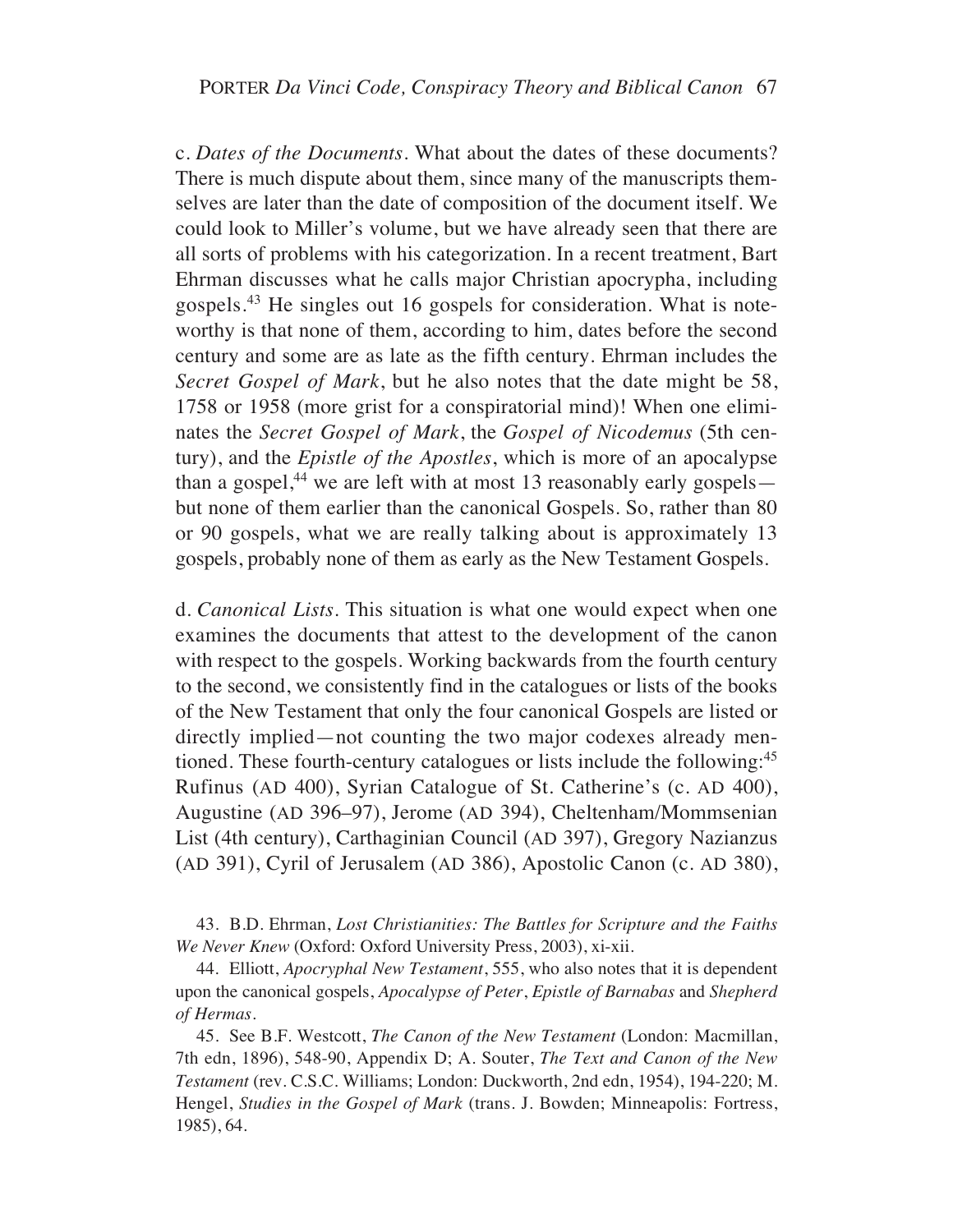Amphilochius (AD 380), Athanasius (AD 367), Laodicean Council (AD 363), and Eusebius (AD 323)—but these might be expected since they are at the time of or after Constantine and the Council of Nicea in AD 325.

Earlier documentation, however, shows much the same: the Apostolic Constitutions (3rd/4th century), P45 (3rd century papyrus, with Matthew, Mark, Luke, John and Acts), $46$  Origen (AD 185–254), Irenaeus (c. AD 180, who refers specifically to our four canonical Gospels, among other gospels available), parchment 0212 (late second-century harmony of verses from Matthew, Mark, Luke and John), Tatian's *Diatessaron* (c. AD 160, a harmonized treatment of the four canonical Gospels), and the Muratorian canon—a listing of a collection of biblical books found in the eighteenth century by a man named Muratori. There is some dispute about the date of the Muratorian canon, but even though some wish to put it in the fourth century, most scholars consider it a second century document.47

Some further indirect support for the four canonical Gospels comes from unusual quarters. Marcion's canon (AD 140) only had Luke's Gospel, although he seems to have known others. The same can be said of Papias, the Bishop of Hierapolis, cited in Eusebius (c. AD 120–130), who mentions Mark and Matthew. What is important to note here is that in these instances there is no indication that this is a complete list of the gospels that they knew, but there is no extra-canonical gospel mentioned either.

Some Greek manuscripts themselves show that the four Gospels were already linked during the second century.<sup>48</sup> Manuscripts P4, P64 and P67, which may well come from the same manuscript, have text from Matthew and Luke, and on one page there is the title "gospel according to Matthew."49 There has been controversy about the date of this manuscript, but many scholars put it squarely in the second century (some earlier). The evidence clearly indicates that though there were a variety of gospels that were present in the second century—most of them directly or indirectly inspired by the four New Testament

46. See Hengel, *Studies*, 67.

47. Including Ehrman, *Lost Christianities*, 241.

48. Dates vary regarding this, but Zahn argues for 100-120 and Harnack 120-140, according to Hengel, *Studies*, 65.

49. It is to be noted that the words "gospel according to Matthew" are written in a different hand. This would not be unusual, however.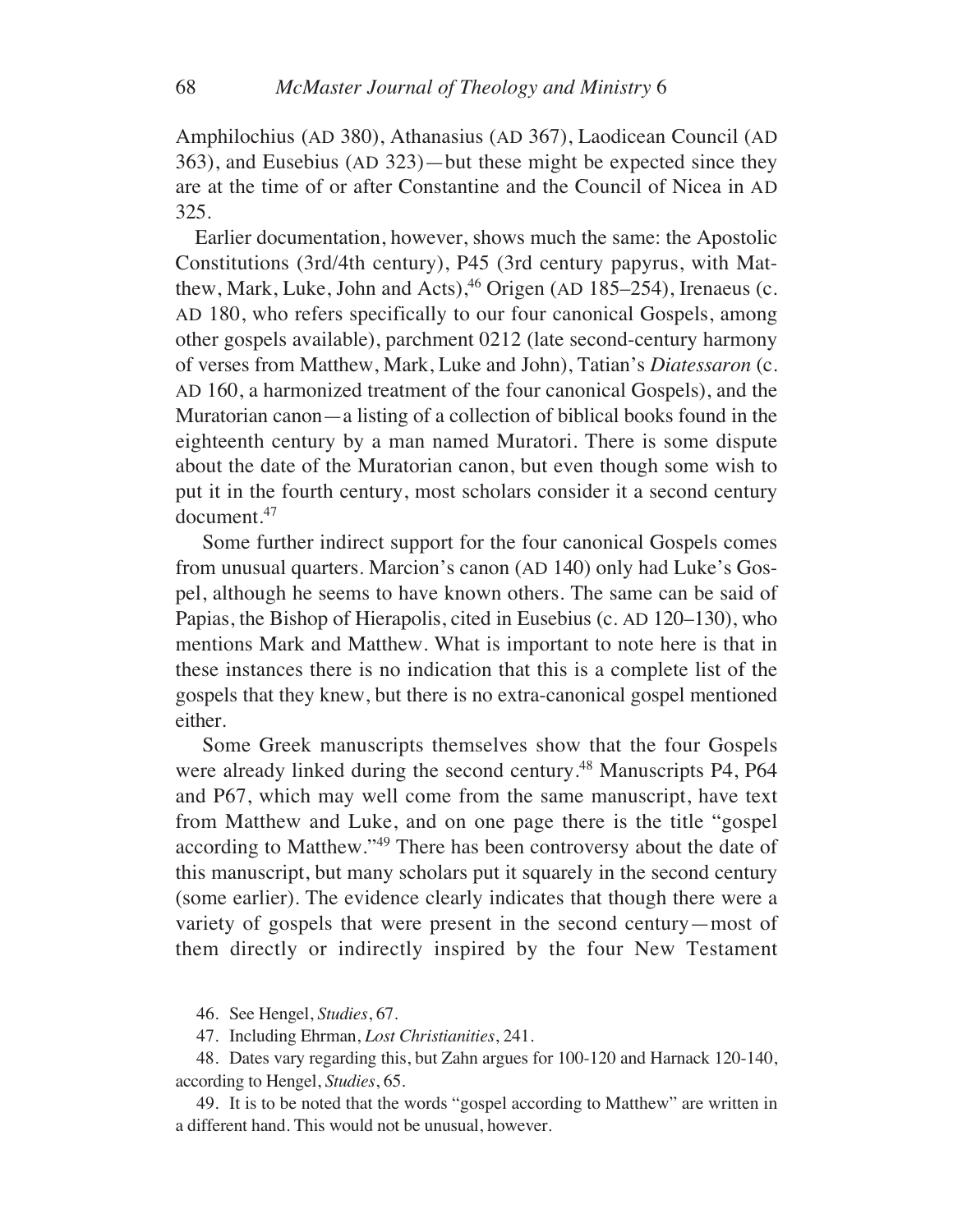Gospels—the gathering of the four canonical Gospels took place early on and was firmly in place long before Constantine. In fact, these four Gospels were already being gathered together in the second century.

#### e. *Two Notorious Cases*

To this point, the evidence seems clear. Constantine did not create the canon of "official" Gospels, but from the second century on, according to the outward attestation and manuscript evidence, the four canonical Gospels were already linked. But can we go back further in confirmation of the priority of the canonical Gospels in the first century? Indeed we can.

Two current works are often mentioned as possibly being as early as the canonical Gospels. They are often used to cast doubt upon the status of the canonical Gospels. These are the *Didache* and the *Gospel of Thomas*. Let me say something about each of these.

1. *The Didache*. No one argues that the *Didache* or *Teaching of the Twelve Apostles* is a gospel, but sometimes it is used to illustrate the kind of diversity found in early Christianity. Sometimes, however, this thought is both unnecessary and unhelpful. Elaine Pagels in her recent book, *Beyond Belief*, <sup>50</sup> turns to the *Didache* to postulate that early followers of Jesus did not think of themselves as Christians in the sense that we think of ourselves as Christians, that is, as separate from Jews. I cannot go into this here, but this notion itself is open to serious question, since the split between Judaism and Christianity started almost as soon as the missionary journeys of Paul and, so far as the Romans were concerned, was complete by the  $60s$ .<sup>51</sup> More to the point, twice on the same page (p. 15), Pagels makes sure that we know that she thinks that the *Didache* was written ten years before the New Testament Gospels of Matthew and Luke (she concedes that Mark was written earlier). What is the basis for her early dating of the *Didache*? Actually Pagels doesn't supply any. She simply cites an article by another scholar, and in her

<sup>50.</sup> E. Pagels, *Beyond Belief: The Secret Gospel of Thomas* (New York: Vintage, 2003).

<sup>51.</sup> See S.E. Porter and B.W.R. Pearson, "Why the Split? Christians and Jews by the Fourth Century," *Journal of Greco-Roman Christianity and Judaism* 1 (2000), 82-119 (Sheffield: Sheffield Phoenix Press, 2004).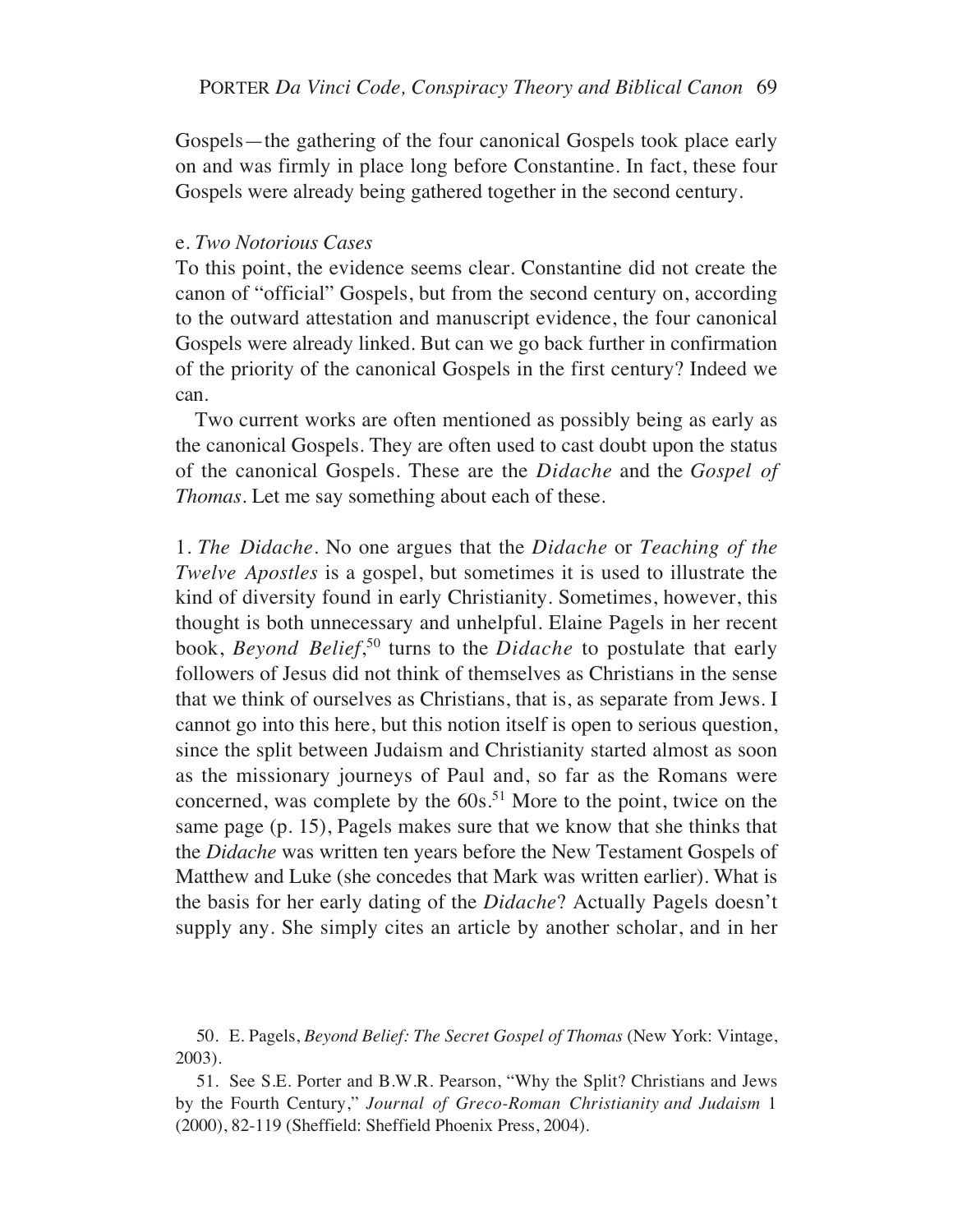footnote says that she accepts the dating of this scholar.<sup>52</sup> I would agree that her contention is, indeed, beyond belief.

A few more substantive observations should be made. One is that there are certainly a few scholars who take a similarly early date for the *Didache*, but this is sometimes on the basis of a generally early date for the entire New Testament.<sup>53</sup> That would mean that even if one took an early date for the *Didache*, it is possible that Matthew and probably Luke, the two Gospels that the *Didache* arguably knows or reflects, were written earlier still. Many scholars, however, including three wellknown ones that Pagels cites, see the *Didache* as dependent upon Matthew and probably Luke, although again Pagels rejects this by expressing her unsupported preference for another opinion.<sup>54</sup> Even though the *Didache* has some rough and unrefined characteristics, its level of institutional and ritualistic organization is so much more developed than Matthew's Gospel that it indicates a later date—for example, the formalized procedures for baptism (section 7), regulations for fasting (section 8), elaborate procedures for the Lord's supper (sections 9–10), and explicit and lengthy procedures for regulating performance of church offices, including itinerant teachers (sections  $11-15$ ).<sup>55</sup> Most New Testament scholars today, including the latest large-scale treatment of the *Didache*, would argue for a date around AD 100 (it might even be later).56 It is worth noting that this date was proposed by one of the first

52. Pagels, *Beyond Belief*, 192 n. 25, citing J. Draper, "Torah and Troublesome Apostles in the *Didache* Community," in J. Draper (ed.), *The Didache in Modern Research* (Leiden: Brill, 1996), 340-63.

53. E.g. J.A.T. Robinson, *Redating the New Testament* (Philadelphia: Westminster, 1976), 96-100, 322-27.

54. Pagels, *Beyond Belief*, 192-93 n. 28, citing H. Koester, *Synoptische Überlieferung bei den Apostolischen Väter* (Berlin: Evangelische, 1957), 159-241; B. Layton, "The Sources, Dating, and Transmission of the Didache 1:3b–2:4," *Harvard Theological Review* 61 (1963), 343-83; C. Tuckett, "Synoptic Tradition in *Didache*," in Draper (ed.), *Didache in Modern Research*, 92-128, esp. 128. Pagels prefers J. Draper, "Christian Self-Definition Against the 'Hypocrites' in *Didache* VIII," in Draper (ed.), *Didache in Modern Research*, 223-43; and Draper, "The Jesus Tradition in the *Didache*," in D. Wenham (ed.), *Gospel Perspectives V: The Jesus Tradition Outside the Gospels* (Sheffield: JSOT Press, 1985), 269-89.

55. Note also that sections 1–6 are full of quotations and allusions from the New Testament, more typical of second-century writings.

56. See H. van de Sandt and D. Flusser, *The Didache: Its Jewish Sources and its Place in Early Judaism and Christianity* (Assen: Royal Van Gorcum; Minneapolis: Fortress, 2002), 48-52.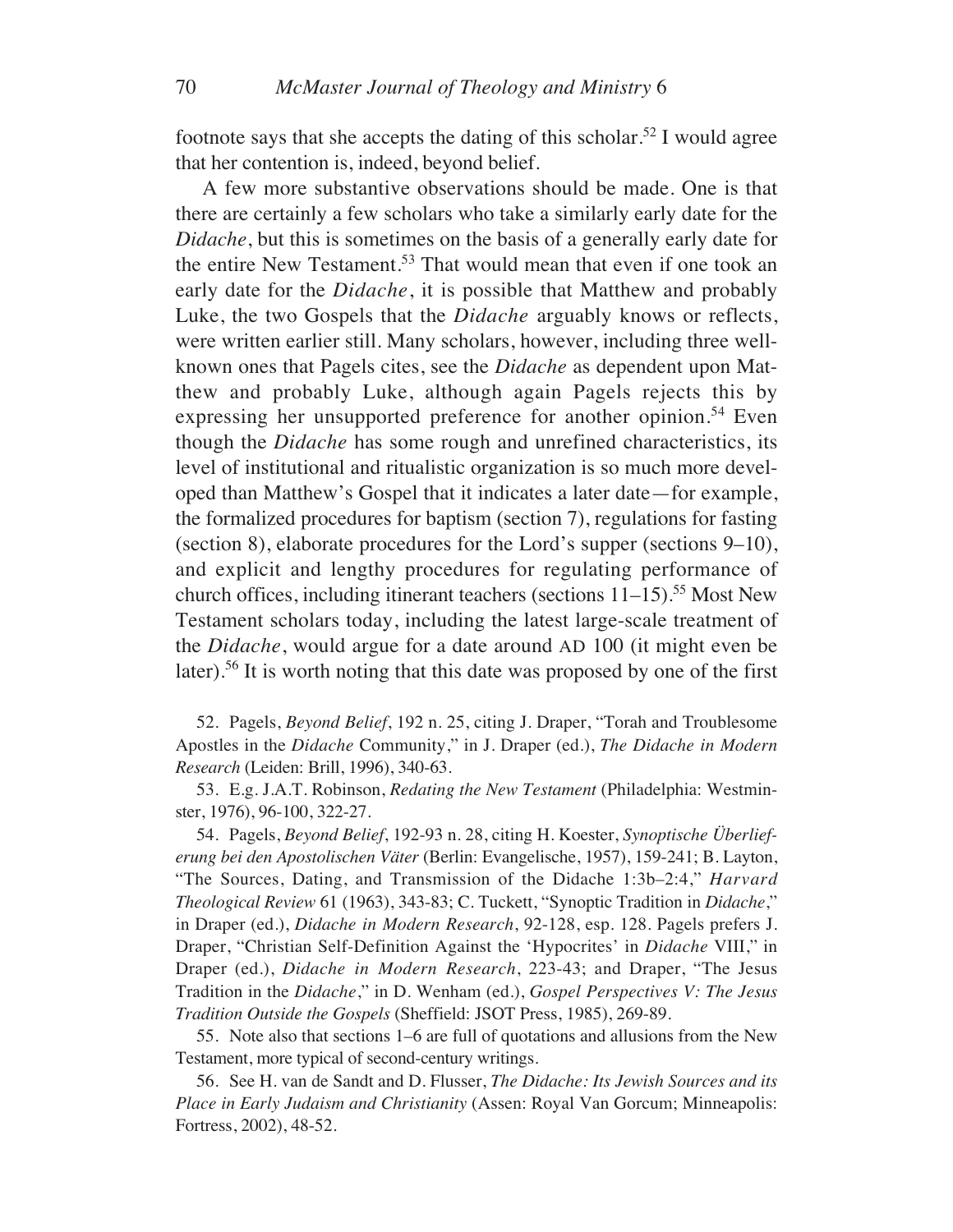editors of the *Didache*, the great church historian Philip Schaff (who claims AD 90–100), and is also promoted by Ehrman (AD  $100-110$ ).<sup>57</sup>

2. *Gospel of Thomas*. The second work to note is the *Gospel of Thomas*. Ever since its discovery and publication in 1958, there has been discussion regarding the *Gospel of Thomas*. As noted above, three Greek fragments were first discovered, P.Oxy. 1, 654 and 655. When the Coptic *Gospel of Thomas* was uncovered at Nag Hammadi, it was realized that these Greek fragments represented earlier Greek versions of the same document. The Greek fragments are dated to the second century AD. The *Gospel of Thomas* consists of a number of sayings of Jesus, without a surrounding narrative framework. For some, this collection of sayings without narrative resembles the hypothetical gospel source, notorious Q. On the basis of this evidence, there have been some scholars who have argued for the *Gospel of Thomas* being very early, quite possibly as early as AD 50 or around the time of the compilation of Q, and certainly as early as, if not earlier than, the canonical Gospels.<sup>58</sup> This supposedly provides evidence for early diversity in the available gospels, and has even raised the question in a few scholars' minds whether the canon should not be opened up again, with *Thomas* gaining a place in it. However, the vast majority of scholars do not accept this scenario, and for good reason.<sup>59</sup>

There are a number of observations to make about the *Gospel of Thomas* and how it fits with the development of early Christianity.

57. The manuscript was discovered in 1873, and first published in 1883. See P. Schaff, *The Oldest Church Manual Called the Teaching of the Twelve Apostles* (Edinburgh: T. & T. Clark, 1885), 122; B.D. Ehrman, *The Apostolic Fathers* (2 vols.; Cambridge, MA: Harvard University Press, 2003), 1.411.

58. See J.D. Crossan, *The Historical Jesus: The Life of a Mediterranean Jewish Peasant* (San Francisco: HarperSanFrancisco, 1991), 427-34 (who also puts P.Egerton 2, P.Vindob. G 2325 [the Fayyum fragment], P.Oxy. 1224, the *Gospel of the Hebrews*, and the Cross Gospel from the *Gospel of Peter* in this category); R.W. Funk, R.W. Hoover and the Jesus Seminar, *The Five Gospels: The Search for the Authentic Words of Jesus* (New York: Macmillan, 1993), 18.

59. See J.H. Charlesworth and C.A. Evans, "Jesus in the Agrapha and Apocryphal Gospels," in B. Chilton and C.A. Evans (eds.), *Studying the Historical Jesus* (Leiden: Brill, 1994), 479-533, esp. 497-98 n. 41, who note that this formulation is essentially a Harvard-Claremont axis, with most proponents students of Helmut Koester or James Robinson.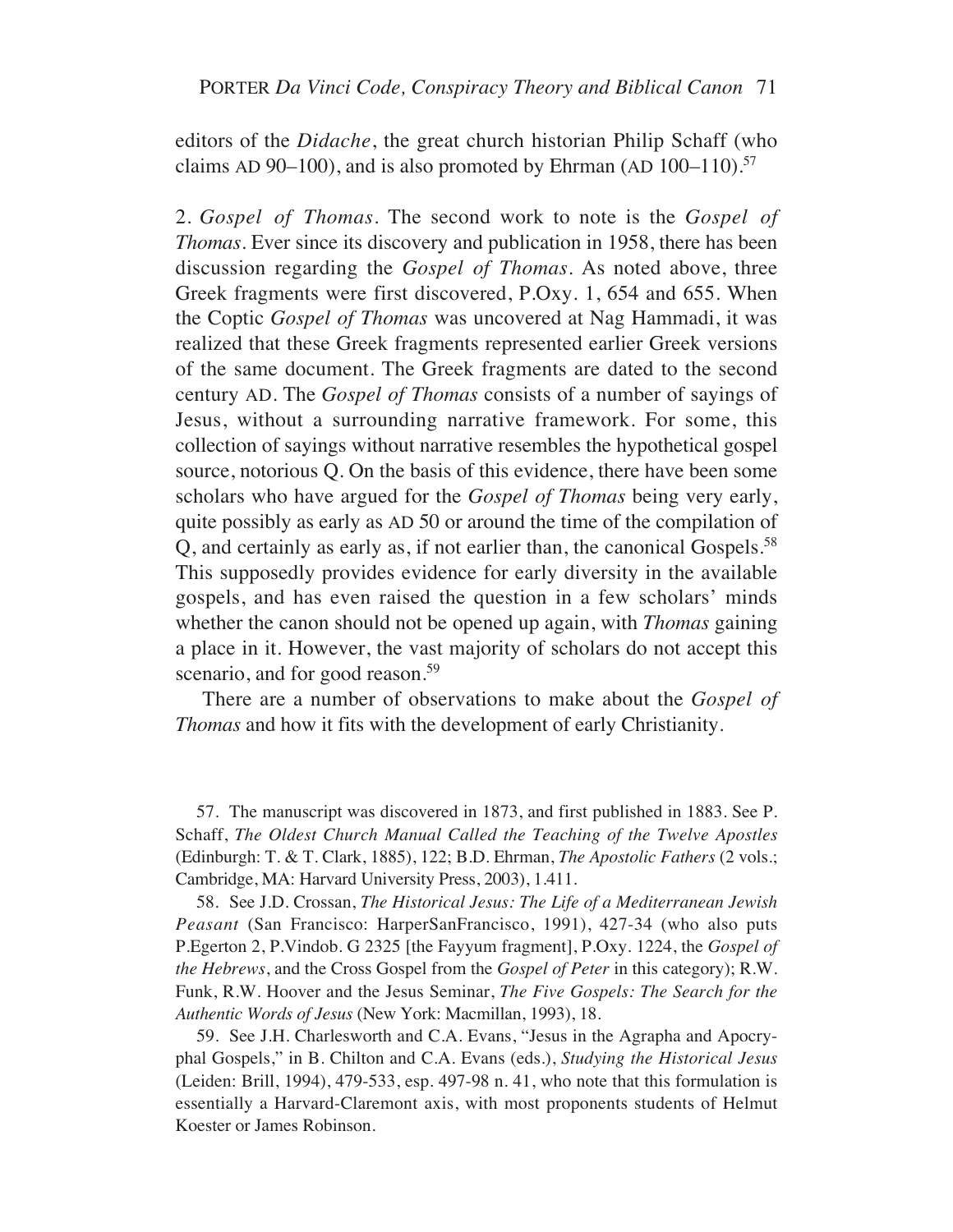### 72 *McMaster Journal of Theology and Ministry* 6

a. *Gospel of Thomas Must Be Used with Caution*. The first is that the *Gospel of Thomas* must be used with caution in establishing genuine diversity of opinion in the early church. Pagels herself, for example, says this:

In Thomas's gospel, then, as in John, Matthew, and Luke [I don't concede this point, but let it pass for now], we sometimes find sayings that seem to contradict each other. For example, both John and Thomas include some sayings suggesting that those who come to know God are very few—a chosen few. Such sayings echo traditional teaching about divine election, and teach that God chooses those who are able to know him; while the cluster of sayings I take as the key to interpreting Thomas suggest instead that everyone, in creation, receives an innate capacity to know God (p. 46).

What kind of an interpretive principle is this? I will accept the passages that I want and simply ignore or reject the ones that I don't? To my mind this vitiates much of what Pagels goes on to say regarding the *Gospel of Thomas*, as well as her comments on other parts of the New Testament, since her hermeneutical principle—rather than struggling with potentially competing texts and trying to find some way forward simply rejects the part she doesn't like or agree with. She admits that there are such passages.

b. *Gospel of Thomas Has Difficulties*. More to the point is that the *Gospel of Thomas*, by Pagels's own concession, has some very difficult statements in it. In fact, there are some statements that are highly exclusivistic, as she acknowledges. For example, saying 8 speaks of saving the one fish and throwing back the rest; saying 10 has Jesus saying he is throwing fire on the world and watching it until it blazes; and saying 64 depicts certain people as not entering into the Father's presence. There are also clear indications of the *Gospel of Thomas* reflecting later developments, such as James the Just being the subsequent leader of the church (saying 12). Perhaps most problematic however is saying 114, which is not referred to in *The Da Vinci Code*. This is no surprise, since this saying seems to undermine the very hypothesis that Brown wishes to assert regarding the sacred feminine in the early church. Simon Peter says to his fellow disciples that Mary should go out from among them, because women are not worthy of the life. Jesus responds by saying that he will lead Mary, "so that I will make her male, that she too may become a living spirit, resembling you males. For every woman who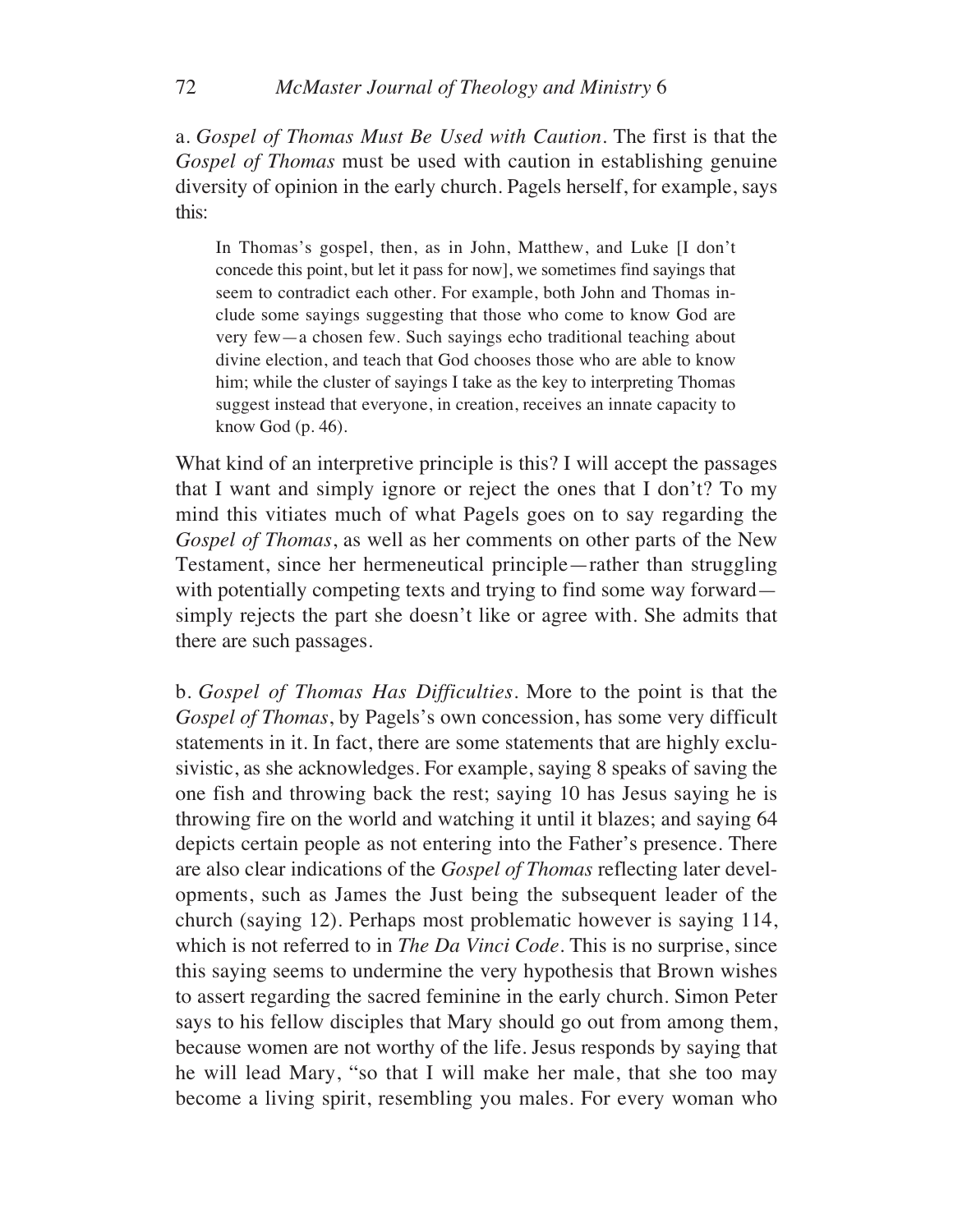makes herself male will enter the kingdom of Heaven."60 This is not the only saying in the *Gospel of Thomas* that has questionable gender connotations, however. Saying 22 concludes by stating:

When you make the two one, and when you make the inner as the outer and the outer as the inner and the above as the below, and when you make the male and the female into a single one, so that the male will not be male and the female not be female, when you make eyes in the place of an eye, and a hand in the place of a hand, and a foot into the place of a foot, and an image in the place of an image, then shall you enter the Kingdom.<sup>61</sup>

Besides being a confused paraphrase of several places in Paul (to say nothing of possibly contradicting saying 114), this seems to eliminate gender, not promote the sacred feminine, in fact, a typical gnostic thought.

Pagels offers this interpretation—the only one she offers in her translation, by the way—of the problematic saying 114: "The words *female* and *male* are not to be taken literally (as if they referred to woman and man) but rather as characterizing respectively what is human and what is divine" (p. 242 \*). She then refers to a book by Marv Meyer on the *Gospel of Thomas*, where he gives a lengthier defense of such an interpretation: "Often the transformation of the female into the male involves the transformation of all that is earthly, perishable, passive, and sense-perceptible into what is heavenly, imperishable, active, and rational."62 In support, he cites parallel passages from Hippolytus (AD 170–236), Clement of Alexandria in his *Excerpta ex Theodoto* (AD 150–215), *First Apocalypse of James* (2nd/3rd century?), and Zostrianos (3rd century AD)—all authors from the second and third centuries.

What Meyer does not note is that such a conflict between Peter and Mary is typical in gnostic literature, for example, in the *Gospel of Mary* (2nd century AD), where Peter objects to mysteries being revealed to Mary in case the disciples have to follow her (17.18); or the *Pistis Sophia* (2nd/3rd century AD, probably 3rd century, one of the earliest discovered gnostic documents),<sup>63</sup> where Peter complains of Mary's

60. A. Guillaumont et al., *The Gospel according to Thomas* (Leiden: Brill, 1959), 57.

61. Guillaumont, *Gospel according to Thomas*, 17, 19 adapted.

62. M. Meyer, *The Gospel of Thomas: The Hidden Sayings of Jesus* (San Francisco: HarperSanFrancisco, 1992), 109.

63. G.R.S. Mead, *Pistis Sophia* (London: Watkins, 1947), xxix-xxxi.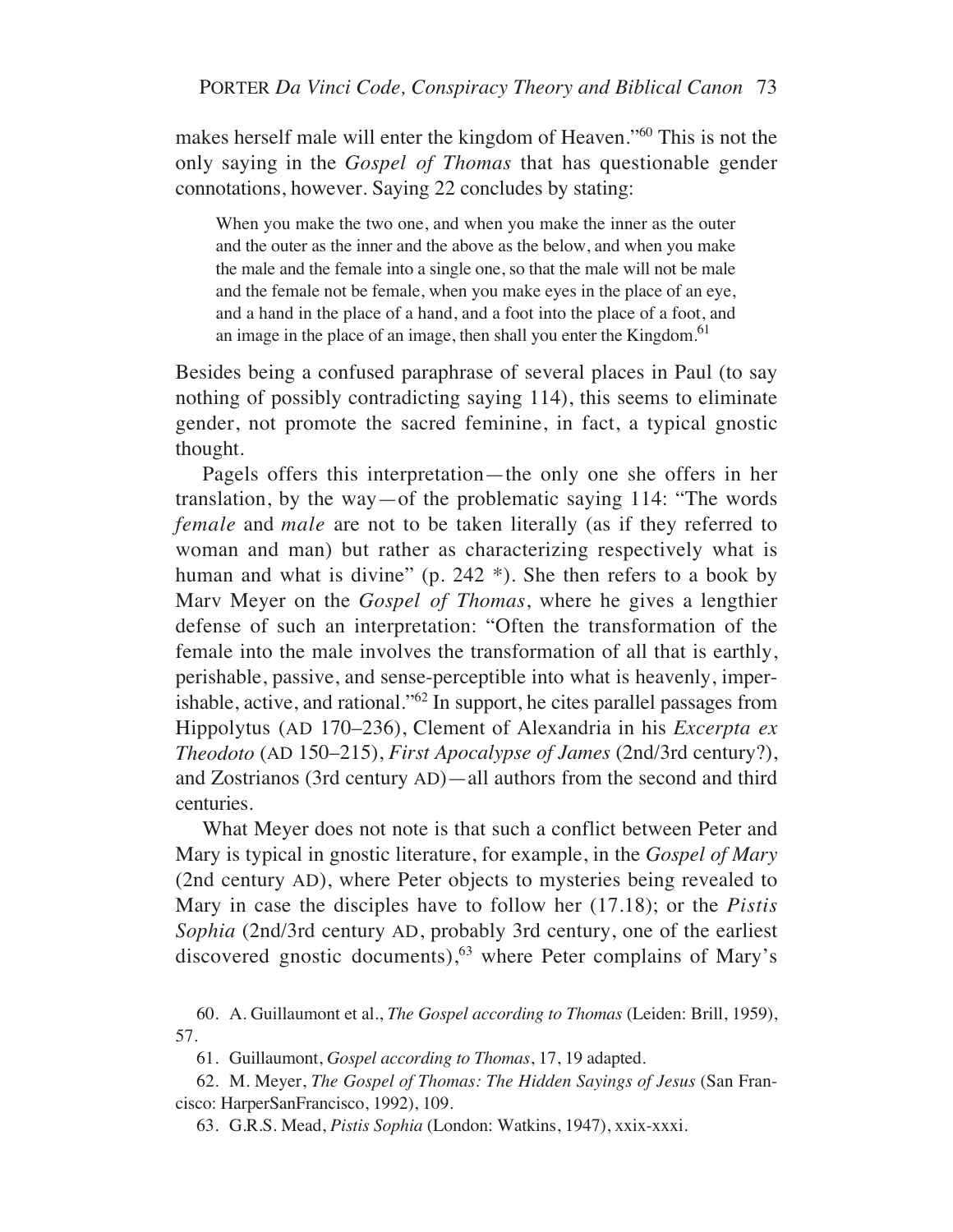talking too much (ch. 36). The notion of a woman becoming a man to enter the kingdom is a typically gnostic notion, found in such sources as the Pseudo-Clementines (*Hom*. 2.15.3; 3.23.2) (3rd century AD), and in a variety of Valentinian gnostic texts (some of them quoted by Clement in his *Excerpta ex Theodoto* 21.2, 3) (AD  $150-215$ ).<sup>64</sup> In the former, female is equated with the world, and the world to come with male. In the latter, the male is related to the angels and the Saviour, while the female is that which needs to be saved. All of these are very much later gnostic thoughts that disparage earthly and present existence and yearn for a non-gendered spiritual existence.

c. *Gospel of Thomas Is Derivative*. Rather than being contemporary with the New Testament, the *Gospel of Thomas* is clearly later and reflects later gnostic thought. More than that, one cannot help but note that the *Gospel of Thomas* quotes or alludes to at least Matthew, Mark, Luke, John, Acts, Romans, 1 and 2 Corinthians, Galatians, Ephesians, Colossians, 1 Thessalonians, 1 Timothy, Hebrews, 1 John and Revelation, as well as possibly other later sources.<sup>65</sup> In other words, it is clearly derivative. The general pattern is that the *Gospel of Thomas* reflects later development of synoptic material. This is clearly illustrated by many examples, including an example that Pagels herself provides (pp. 46-47). Pagels cites saying 13, where Jesus asks his disciples to tell him whom he is like. Peter says that he is like a "righteous messenger" and Matthew answers, "a wise philosopher." She contends that "righteous messenger" may be an interpretation of the notion of Messiah, and "wise philosopher" an equivalent of rabbi. Pagels wants to contend that the *Gospel of Thomas* knows Mark's Gospel but does not know Matthew's, since in Matthew Jesus blesses Peter for his observation. However, here she shows that the *Gospel of Thomas* itself is almost certainly a much later interpretation. The Gospels of Mark and of Matthew, even though both written in Greek, as was the *Gospel of Thomas* originally, do not need to interpret the terms noted above in saying 13 for their audience, but they actually preserve the term Christ or Messiah. I also think that these interpretations in saying 13 are clearly

<sup>64.</sup> B. Gärtner, *The Theology of the Gospel of Thomas* (London: Collins, 1961), 253-55.

<sup>65.</sup> Charlesworth and Evans, "Agrapha," 497; cf. C.A. Evans, R.L. Webb and R.A. Wiebe, *Nag Hammadi Texts and the Bible: A Synopsis and Index* (Leiden: Brill, 1993), 88-144.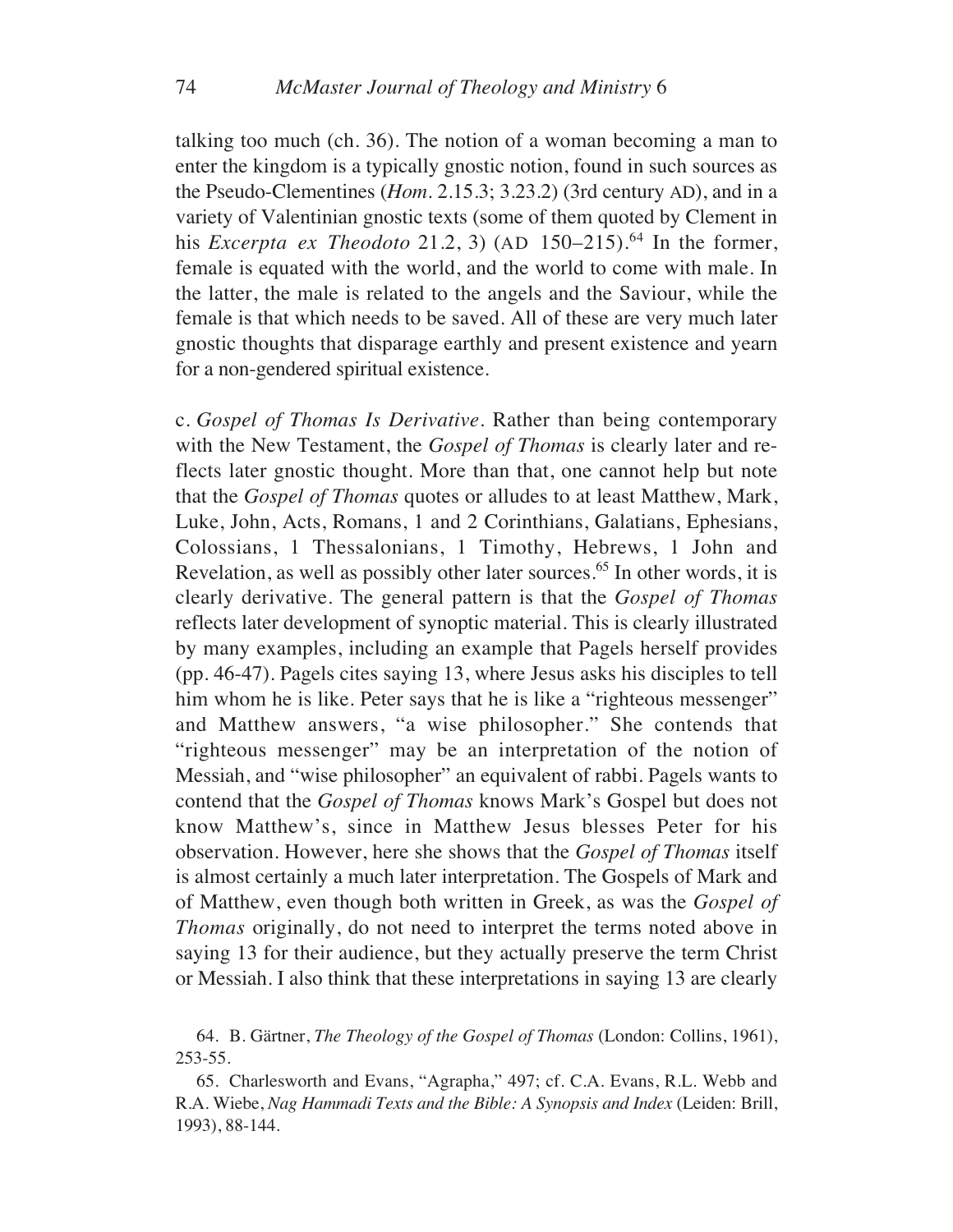not made by one who understood the original terms—they are not equivalents, but later interpretations in the light of the gnostic environment of Nag Hammadi, where wisdom and being an intermediary messenger were important. This is reinforced by Thomas, when he is asked by Jesus, saying that he is unable to say what Jesus is like. Jesus then takes him aside and gives him some private knowledge that he cannot repeat to others. The later dependence of the *Gospel of Thomas* on the canonical Gospels is also further confirmed when it is noted that there are numerous parallels between the *Gospel of Thomas* and M material—material that is unique to Matthew—and L material material that is unique to Luke—as well as the Gospel of John.<sup>66</sup>

d. *Gospel of Thomas Authorship and Q*. Pagels raises a further issue regarding authorship of the *Gospel of Thomas*. It is often repeated that the *Gospel of Thomas* is like Q in that it is a sayings gospel without narrative. Pagels also says that "We know almost nothing about the person we call Thomas, except that, like the evangelists who wrote the gospels of the New Testament, he wrote in the name of a disciple, apparently intending to convey 'the gospel' as this disciple taught it" (p. 46). There are two points that must be clarified here.

(1) *Q Is Not a Gospel*. The first is that Q is not a gospel. Q is the designation—from the German word for "source," *Quelle*—for the material that is shared between Matthew and Luke. It is true that an entire scholarly industry has grown up regarding this material, to the point of positing its written form, and various levels of editing of it, even to the point of writing its theology. Nevertheless, Q per se does not exist, except as a scholarly reconstruction. It is commonly known that the authors of the Gospels used sources. Luke says as much in his preface (Luke 1:1-4). We don't know what these sources consisted of. One of those used by Matthew and Luke may well have been a written document that we now call Q, or one like Q. However, that does not make it a Gospel. Eusebius, in a well-known statement, refers to Papias, the early church writer of the second century (AD 120/130), who notes that Matthew collected the *logia* (oracles) of Jesus written in Aramaic (*Eccl.*

66. Charlesworth and Evans, "Agrapha," 498-500. They note that there is clear evidence that the *Gospel of Thomas* knew Luke's Gospel, since there is a passage where Luke changes Mark and this version is reflected in both the Greek *Gospel of Thomas* passage and in the Coptic translation (Luke 8:17 and P.Oxy. 655 saying 5).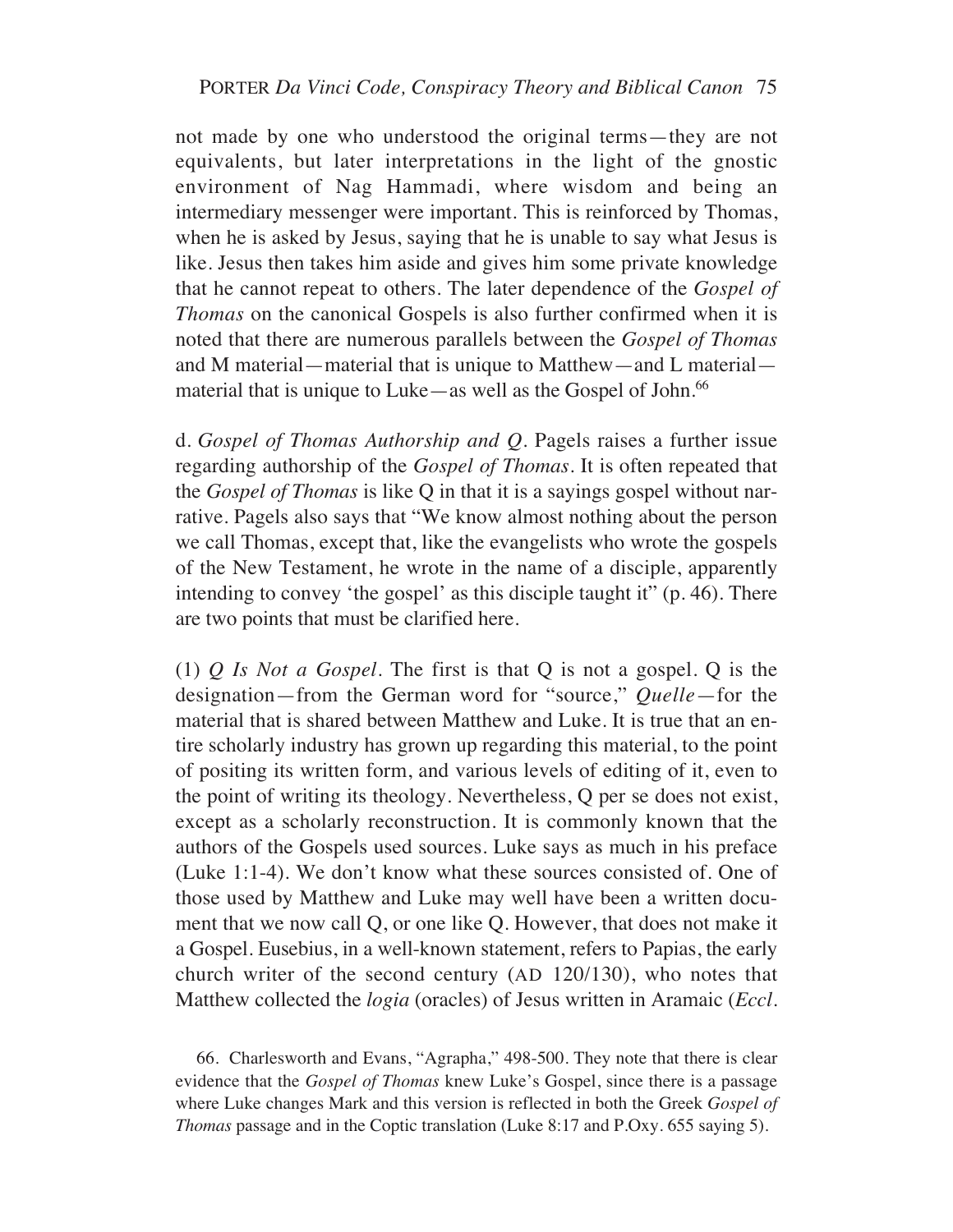*Hist*. 3.39.16). If these logia are what is equivalent to Q, as some have thought, it is worth noting that they are not referred to as a Gospel by Papias or Eusebius. The only significant source that we do know has been preserved independently by the Gospel authors is the Gospel of Mark. None of the canonical Gospels uses the term "gospel" as a title for a literary work within the gospel itself.

(2) *Term "Gospel*.*"* The use of the term "gospel" as a title for a literary work does not come until the second century where not only P4/64/67 has "gospel according to Matthew" but P66 (c. AD 200) has "gospel according to John," and P75 (early 3rd century AD) has "gospel according to Luke" and "gospel according to John." Both the Gospels and the *Gospel of Thomas* are labelled as gospels in later manuscripts, but these headings are not part of the original manuscripts for the Gospels and may not be for the *Gospel of Thomas* either (the fourthcentury Coptic manuscript has "gospel according to Thomas" at the end, which may have been added relatively late).

Pagels makes a further serious mistake when she notes that Thomas wrote like the authors of the Gospels. None of the Gospels makes a claim to authorship as does the *Gospel of Thomas* (incipit). However, all scholars acknowledge that the *Gospel of Thomas* was not written by Thomas the Twin but is pseudonymous, that is, written under a recognizable person's name but by someone else. The Gospels, however, are not pseudonymous—they are anonymous, no matter what one things of the later ascriptions. This is a significant difference. A more likely parallel to the pseudonymous *Gospel of Thomas* in the extant literature would be found with a variety of other sayings documents written in the second and third centuries. These would include the *Apocryphon of James* (so-called Jung Codex) and *Dialogue of the Savior*. On the basis of traditional dating of the Gospels, as well as other books of the New Testament, it is clear that the *Gospel of Thomas* cannot be any earlier than the turn of the first and second centuries, and may well be much later.

### f. *Conclusion to This Section*

My conclusion is that in fact what we have, roughly speaking, in the development of the gospels is that the canonical Gospels were written first, sometime within the first century after the death of Jesus, and before the *Didache* (I could be more precise, but that is not necessary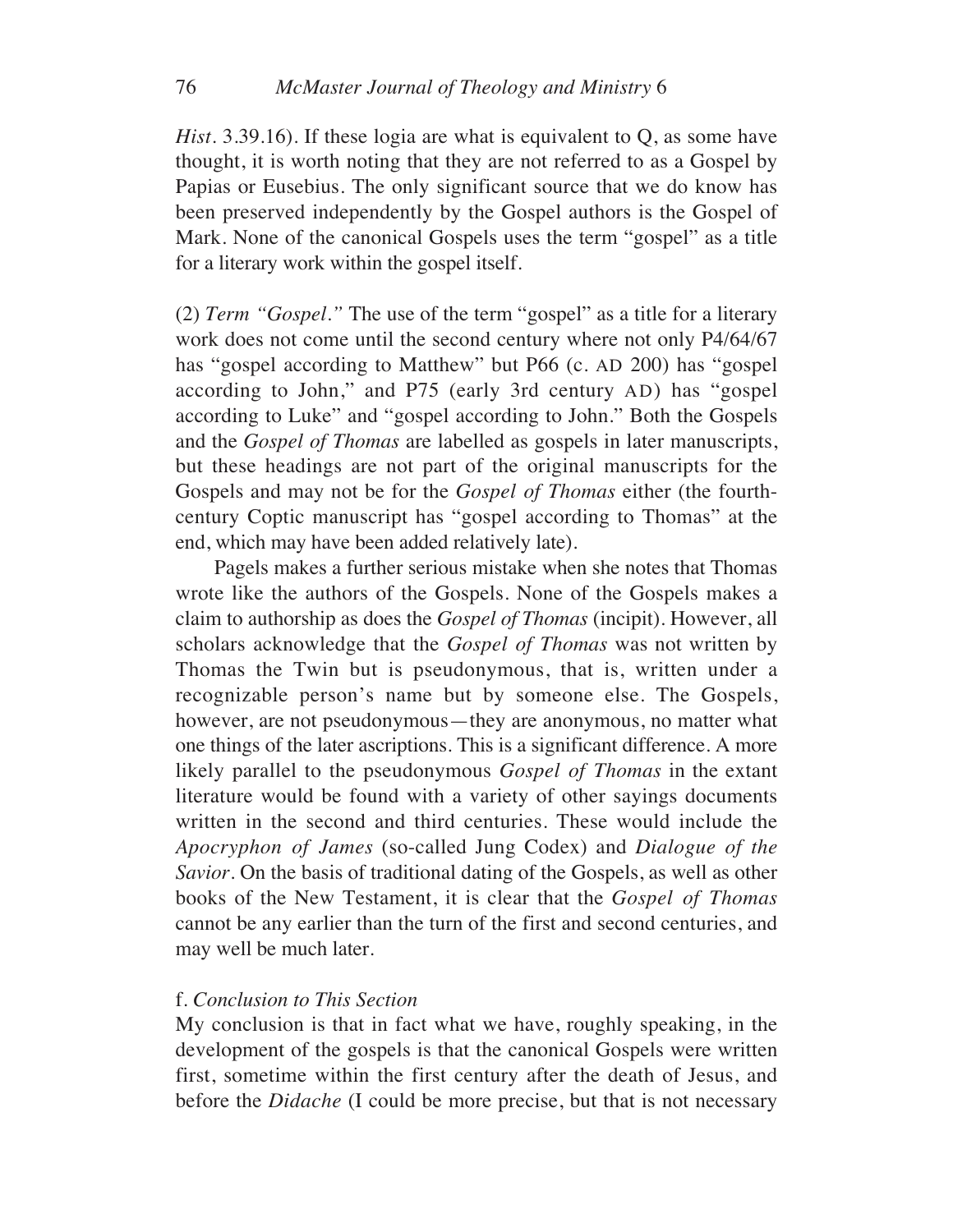for my task here).67 It was the canonical Gospels that helped to create the great interest in and reflection upon Jesus that led to creation, especially near the end of the first century and certainly in the second century and beyond, of a number of other gospel-like documents.

Let me conclude this section with a quotation from the New Testament scholar John Meier:

Contrary to some scholars, I do not think that…the *agrapha*, the apocryphal gospels, and the Nag Hammadi codices (in particular the *Gospel of Thomas*) offer us reliable new information or authentic sayings that are independent of the NT. What we see in these later documents is rather the reaction to or reworking of NT writings by…imaginative Christians reflecting popular piety and legend, and gnostic Christians developing a mystic speculative system… It is not surprising that scholars have wanted to see reliable early traditions in some of these documents. Indeed, it is quite understandable. Once these documents are declared to be dependent, directly or indirectly, on the NT for their reliable information about Jesus, we are left alone—some would say forlorn—with the Four Gospels, plus scattered tidbits. It is only natural for scholars—to say nothing of popularizers—to want more, to want other access roads to the historical Jesus [and, I might add, to want to see a conspiracy behind the fact that we don't have more]. This understandable but not always critical desire is, I think, what has recently led to the high evaluation, in some quarters, of the apocryphal gospels and the Nag Hammadi codices as sources for the quest… But to call upon the *Gospel of Peter* or the *Gospel of Thomas* to supplement our Four Gospels is to broaden out our pool of sources from the difficult to the incredible. $^{68}$ 

## 4. *The Recent Discovery of the Holy Grail: The Great Chalice of Antioch*

In 1933, the so-called Great Chalice of Antioch, discovered in 1910, was published.69 What the Great Chalice of Antioch consisted of was two artefacts. One was a simple, even crude, silver chalice and the other was a surrounding beautiful reliquary, decorated with numerous figures and filigree by the original silversmith. The chalice stands almost 8 inches

<sup>67.</sup> My own opinion is that the Gospels were written fairly early, with all of them probably before AD 65, except for John's Gospel, which was no later than AD 90.

<sup>68.</sup> J.P. Meier, *A Marginal Jew: Rethinking the Historical Jesus*. I. *The Roots of the Problem and the Person* (New York: Doubleday, 1991), 140-41.

<sup>69.</sup> G. Eisen, *The Great Chalice of Antioch* (New York: Fahim Kouchakji, 1933).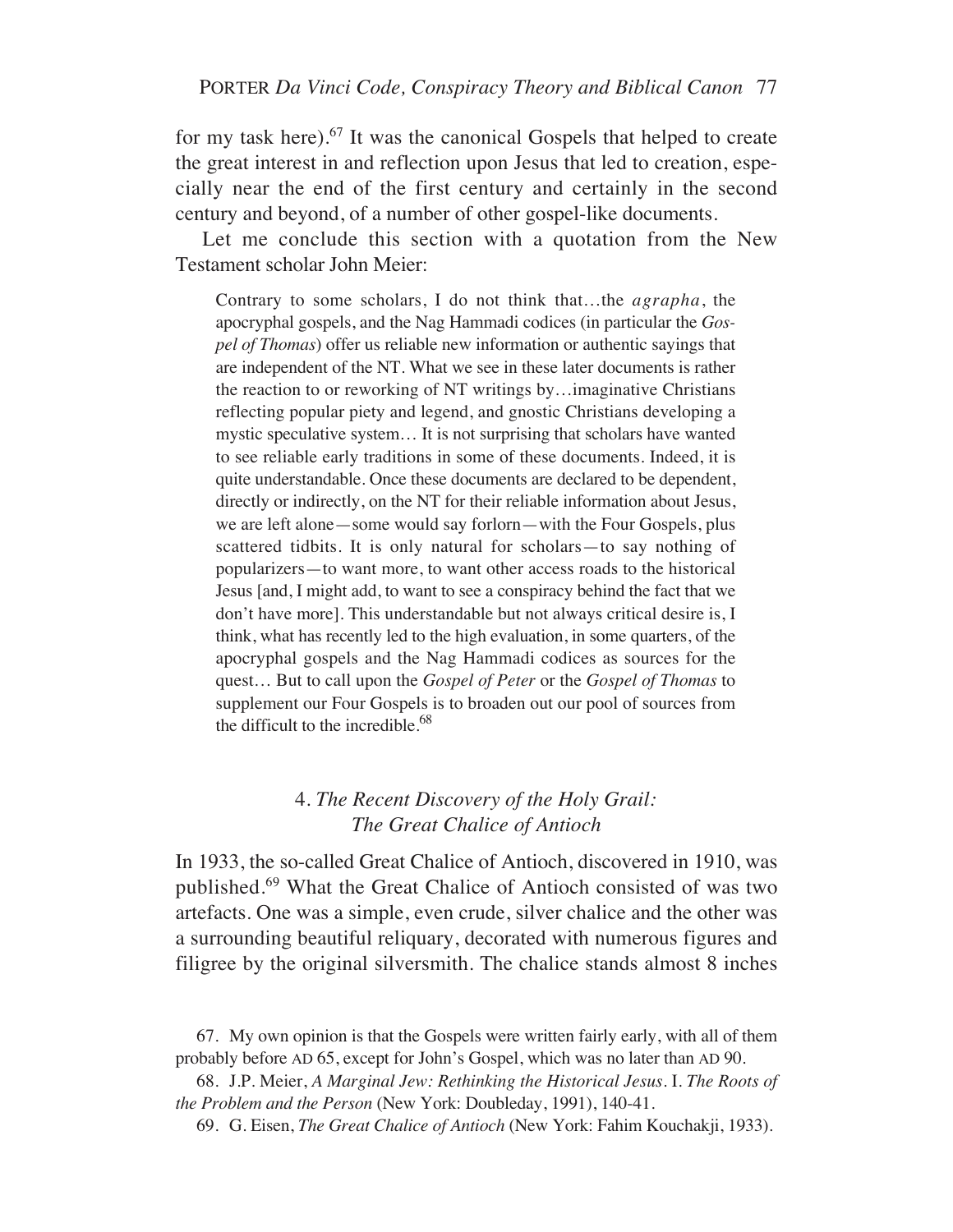high, with a small circular foot. When this was first published, even the author himself raised the question of whether this chalice was not the chalice itself—the Holy Grail. The scholar who published the piece dated it to the last third of the first century.<sup>70</sup> The scholar also noted that there were two legends of the grail.<sup>71</sup> One took Joseph of Arimathea to Britain, which supposedly accounts for the origins of the legend with the Arthurian legends. The other legend kept the Holy Grail in the east, possibly in Crete or Cappadocia—nearer where the chalice was discovered. Subsequent scholarly discussion has revised the date for the chalice significantly, with various proposals arguing for a date from the second to the sixth century. Many today would argue that it should be dated to the fourth century, $72$  although to be honest some of the parallels that the original author cites have not probably been fully explained and the early date still has appeal.

Aha, you say. This is perhaps further evidence of the conspiratorial nature of the modern church with regard to the phenomena of the early church, evidenced in its wanting to deny or suppress uncomfortable elements of its heritage. Perhaps later revisionist scholars have dated the chalice later so as to mitigate its importance, especially if it were the real chalice. Two things are to be noted, however, in the light of Brown's novel. One is that the chalice is a chalice—it is not Mary Magdalene or anything other than a chalice. Another factor to note is that the reliquary, which is slightly later in date than the original chalice (the original scholar dated it to the last half of the first or the earliest years of the second century), $73$  has a series of pictures on it. In fact it has a series of 12 portraits depicted in the midst of the filigree. Perhaps this piece of ancient art can solve the issue of who Jesus' closest followers were! These 12 portraits are all of men, including Jesus and his disciples. As if speaking to us from the ancient world, this chalice confirms that Brown's depiction of the rise of Christianity is better confined to a fiction book than to a history book.

70. Eisen, *Great Chalice*, 15.

71. Eisen, *Great Chalice*, 16.

72. B.M. Metzger, "Antioch-on-the-Orontes," *Biblical Archaeologist* 11.4 (1948), 69-88; repr. in D.N. Freedman and E.F. Campbell, Jr. (eds.), *The Biblical Archaeologist Reader*, 2 (New York: Doubleday, 1964), 313-30, here 328-29; F.F. Bruce, *Jesus and Paul: Places They Knew* (London: Scripture Union, 1981), 79.

73. Eisen, *Great Chalice*, 15.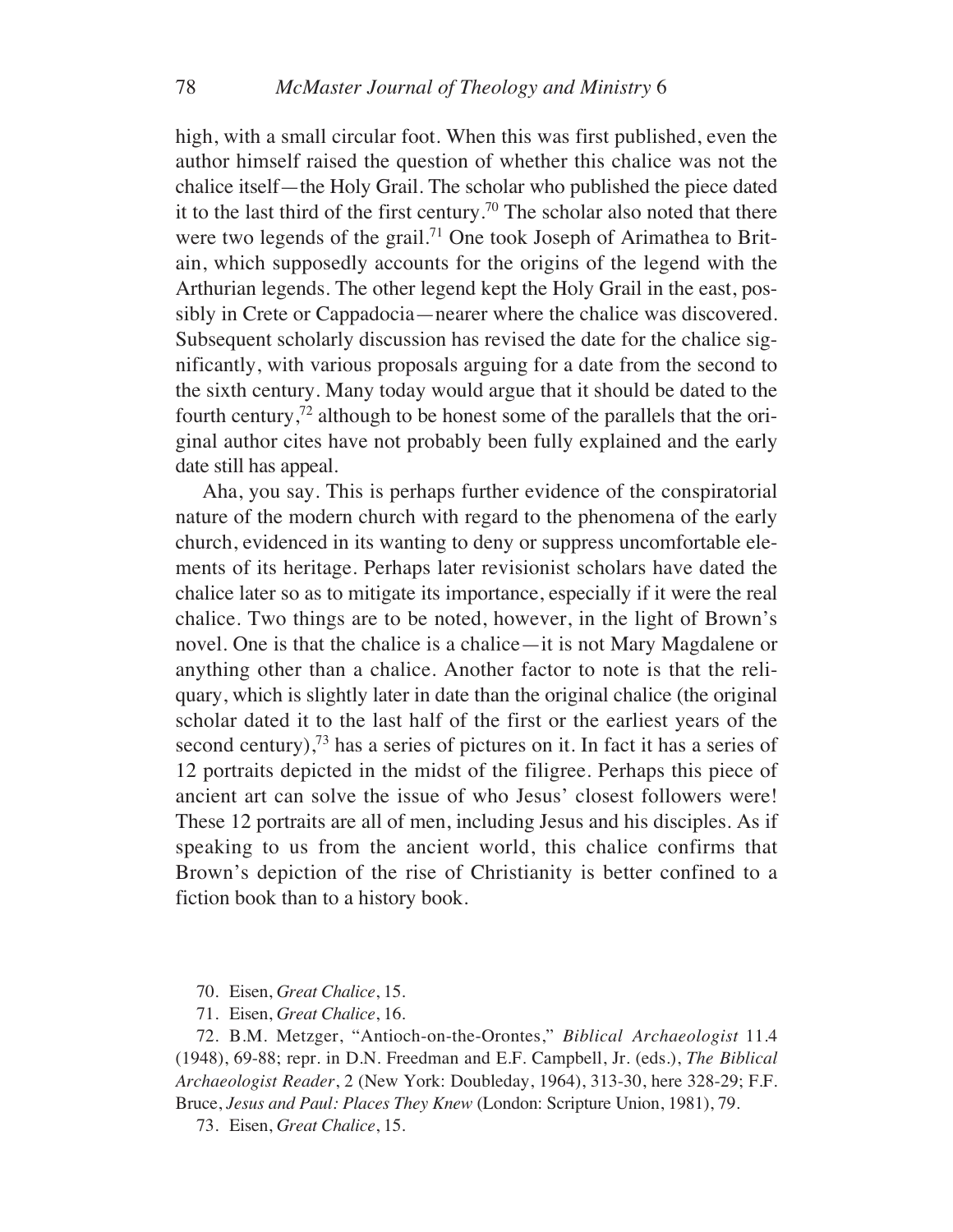### 5. *Conclusion*

I don't think that I need to say anything more about conspiracy theories, *The Da Vinci Code*, or the supposed conspiratorial and repressive origins of the biblical canon. What I do want to say something about is how it is that this work of popular fiction can come to command so much attention in Christian circles when there is so little substance to what it contains. Even those who believe that there was more canonical and gospel turbulence in the early centuries do not posit the kind of reconstruction that Brown does. One of the things that has struck me is that there have always been Christian documents that have not been included in the Christian canon, and throughout Christian history there have been other documents that have come to light. Within the last 150 years or so, there have probably been more documents discovered than ever before. Especially in the first half of this period, they were widely publicized and promoted within Christian circles—to the point of some of them constituting material for sermon series. Why is it then that it comes as such a shock to some people today that there is this variety of documents, and that their presence seems in some way to pose a threat to the traditional view of the development of the canon?

I think that there are two reasons for this—one is simply ignorance. The other is a failure of the church to live up to the standards of education that it earlier set for itself. This must, I believe, begin with the study of the Bible itself. I would like to ask how many of those who sat down and read this fiction and were troubled by it followed it up by actually sitting down and re-reading—or perhaps reading for the first time—the entire New Testament? A conspiracy that I am interested in is the one that constantly conspires to cover up the truth of the Bible's claims by working to ensure that we don't ever open it. This conspiracy is unfortunately all too alive even in our churches. Once this biblical foundation is secure, only then can it extend to a variety of other topics and issues where an informed Christian theological perspective can be brought to bear. There was a time when the church saw itself as a major educational institution. As we know, most of the great universities of the western world were founded by clerics and in service of the church. For the longest time there was not thought to be an inherent contradiction between intelligent dialogue and Christian faith. Even though these days are now apparently gone, that does not mean that the church cannot continue its educational function. There was a time when clergy were thoroughly educated and up to date on the latest issues of the day,